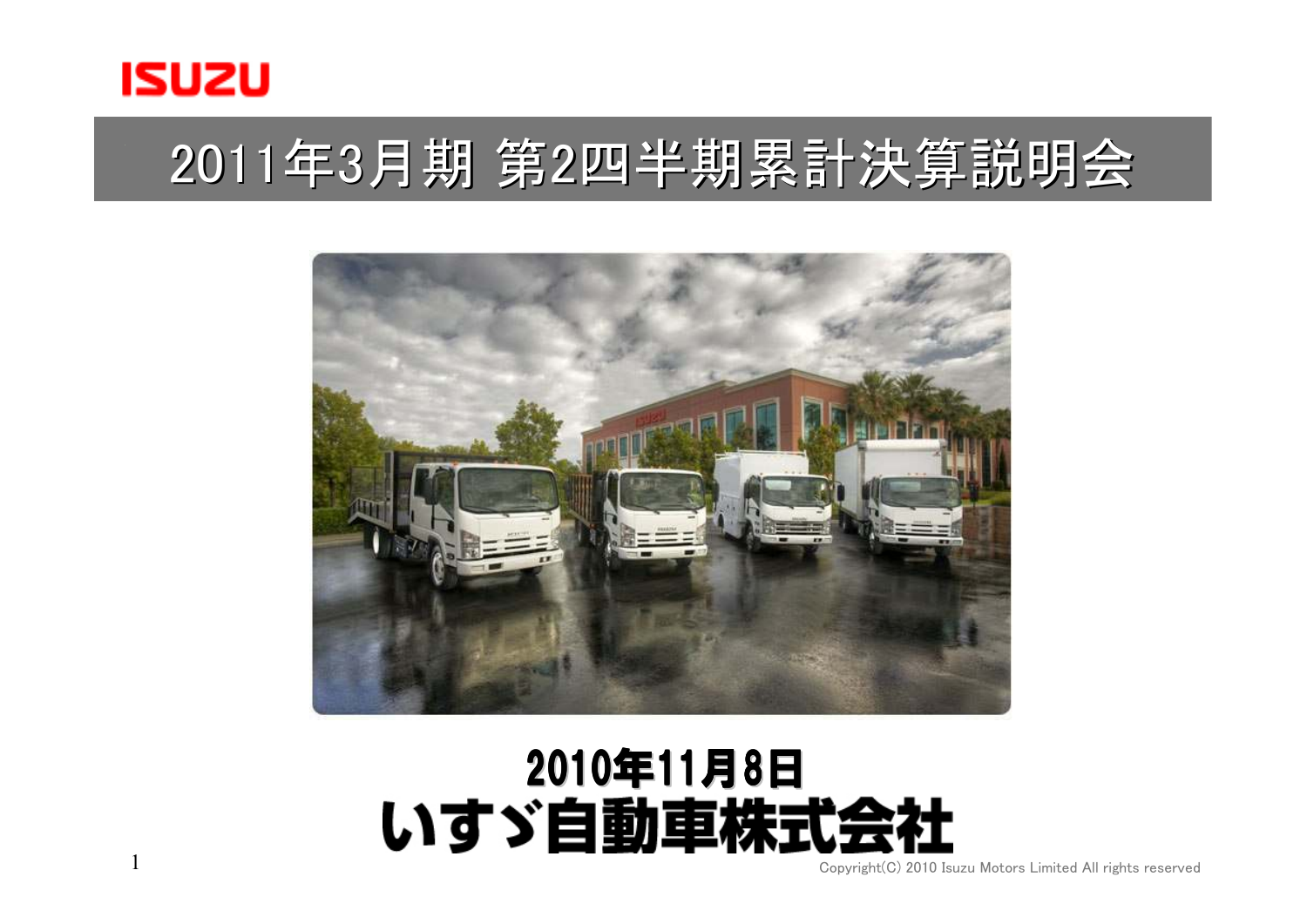

#### 説明内容

### Ⅰ. 代表取締役社長:細井 行<br>·<sup>9011年3月期 第2四半期累</sup>

・2011年3月期 第2四半期累計実績 総括

### Ⅱ. 取締役常務執行役員 企画•財務部門統括:佐々木 敏夫<br>1 事業状況

1. 事業状況2. 2011年3月期 第2四半期累計実績<br>3. 2011年3月期 通期見通L. 3. 2011年3月期 通期見通し

#### Ⅲ.Q&Aセッション

本資料における記述のうち、過去又は現在の事実に関するものを除いては、現時点で入手可能な情報に鑑みてなされた当社の仮定及び判断に基づくものです。従いまして、かかる仮定及び判断に含まれる不確定要素や将来の経済環境の変化などを含む種々の要因によって影響を受ける可能性があり、ゆえに、当社の将来の業績、経営結果等と異なる結果をもたらす可能性があります。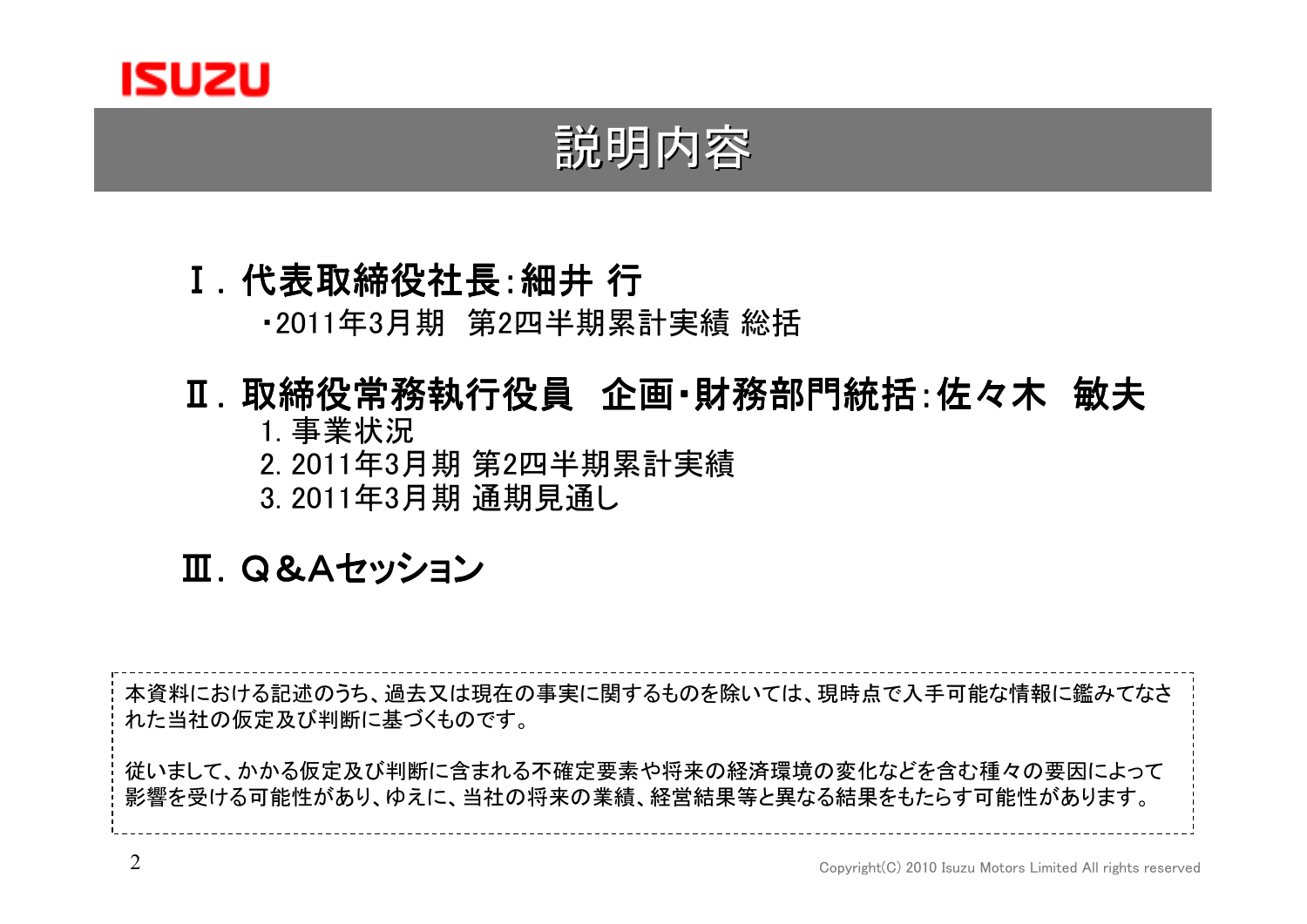

### 代表取締役社長President and Representative Director

## 細井<br>神井<br>Susumu Hoso Susumu Hosoi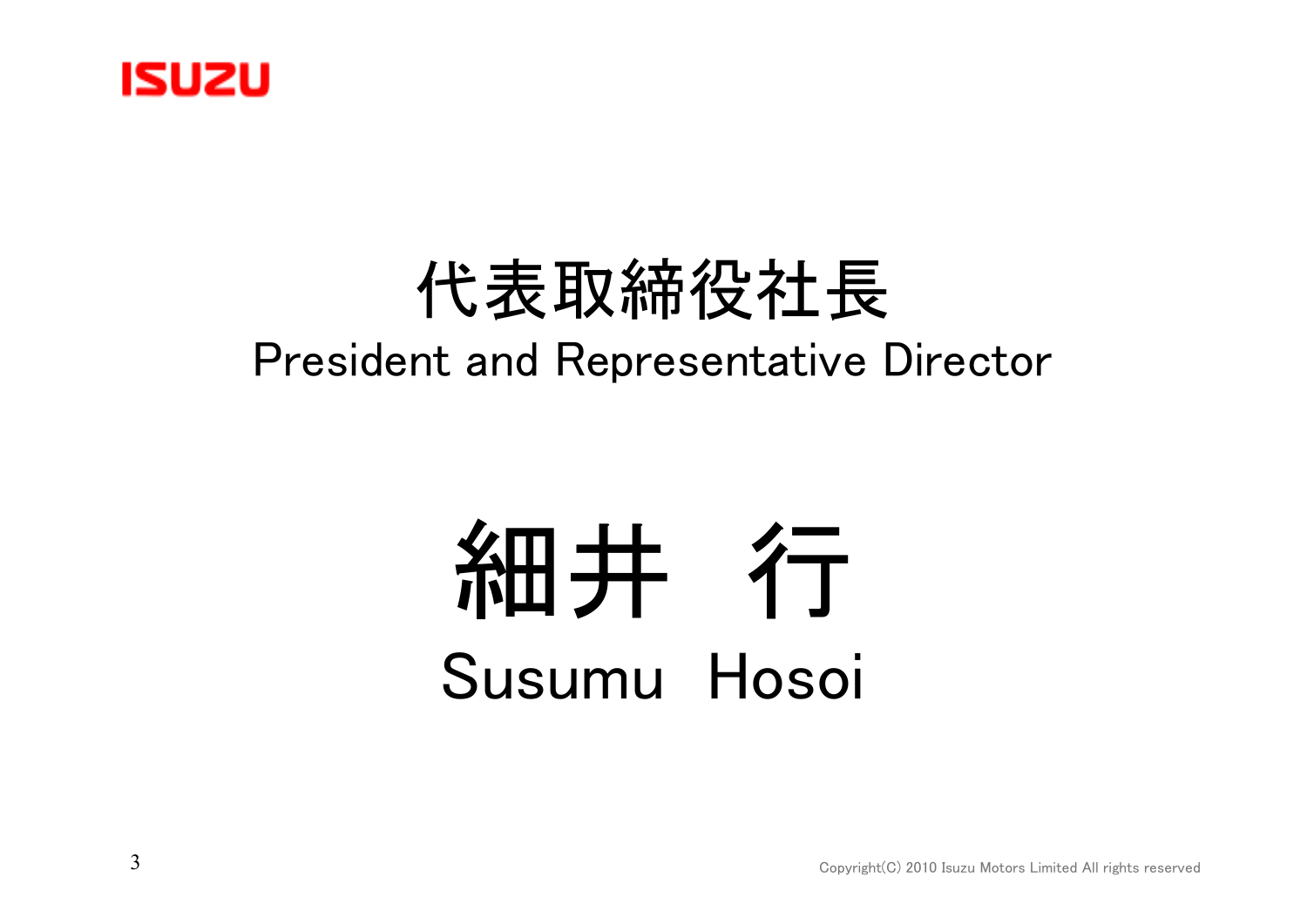

#### '11年3月期 第2四半期累計実績(連結)<br>- 前年同期比較 -前年同期比較 -

| (億円) | '11/3上期 | '10/3上期         | 増減       |
|------|---------|-----------------|----------|
| 売上高  | 7,249   | 4,428           | $+2,821$ |
| 営業利益 | 468     | $\triangle$ 200 | $+668$   |
| 経常利益 | 477     | <b>A</b> 236    | $+713$   |
| 当期利益 | 292     | $\triangle$ 278 | $+570$   |

※為替実績: '11/3-上期= 89円/\$ '10/3-上期= 96円/\$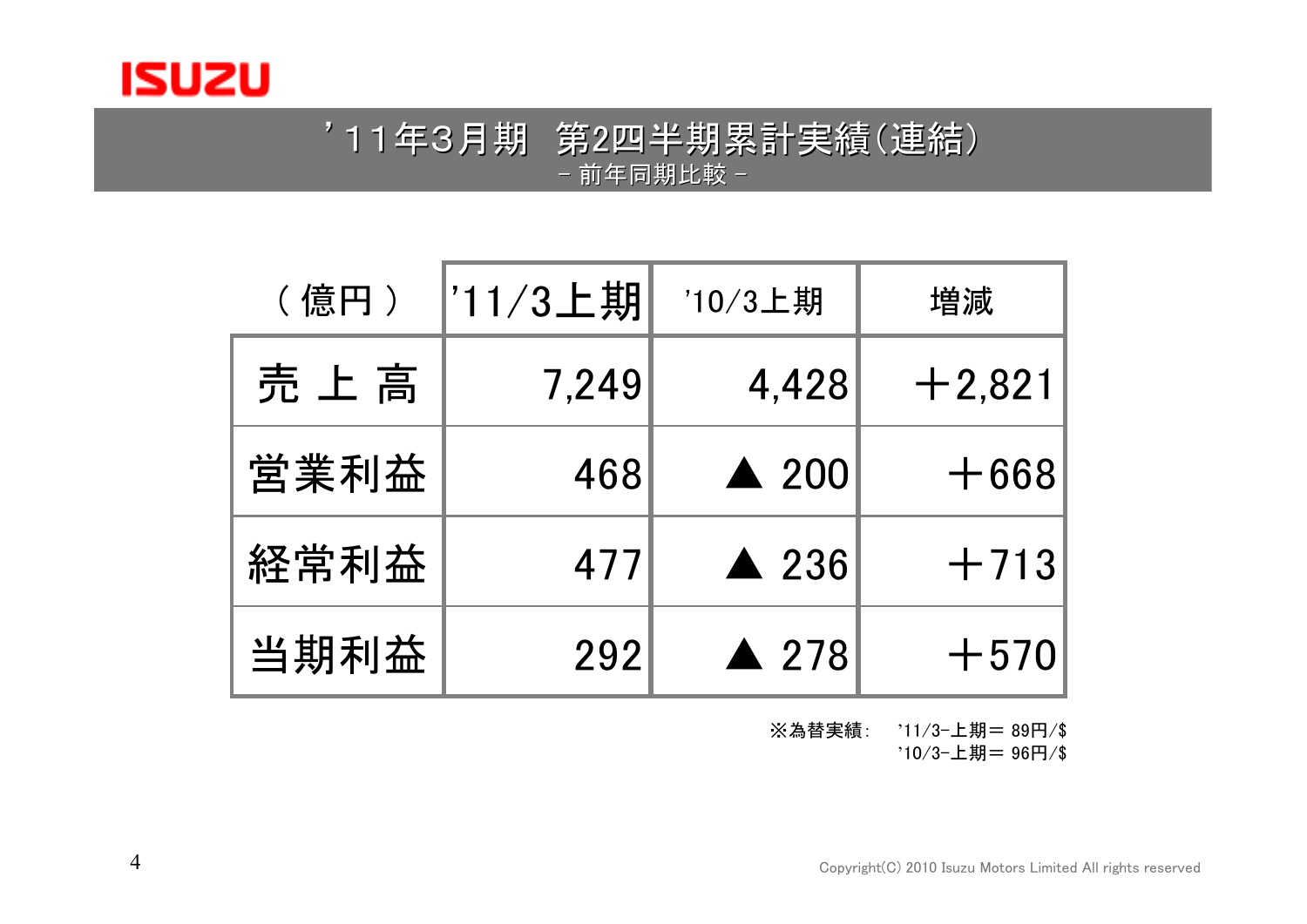

#### '11年3月期 決算見通し(連結)<br>- 前年同期比較 -前年同期比較 -

| (億円) | '11/3期 | '10/3期 | 増減       |
|------|--------|--------|----------|
| 売上高  | 14,300 | 10,809 | $+3,491$ |
| 営業利益 | 800    | 110    | $+690$   |
| 経常利益 | 800    | 114    | $+686$   |
| 当期利益 | 520    | 84     | $+436$   |

※為替前提: '11年3月期=84円/\$ '10年3月期=91円/\$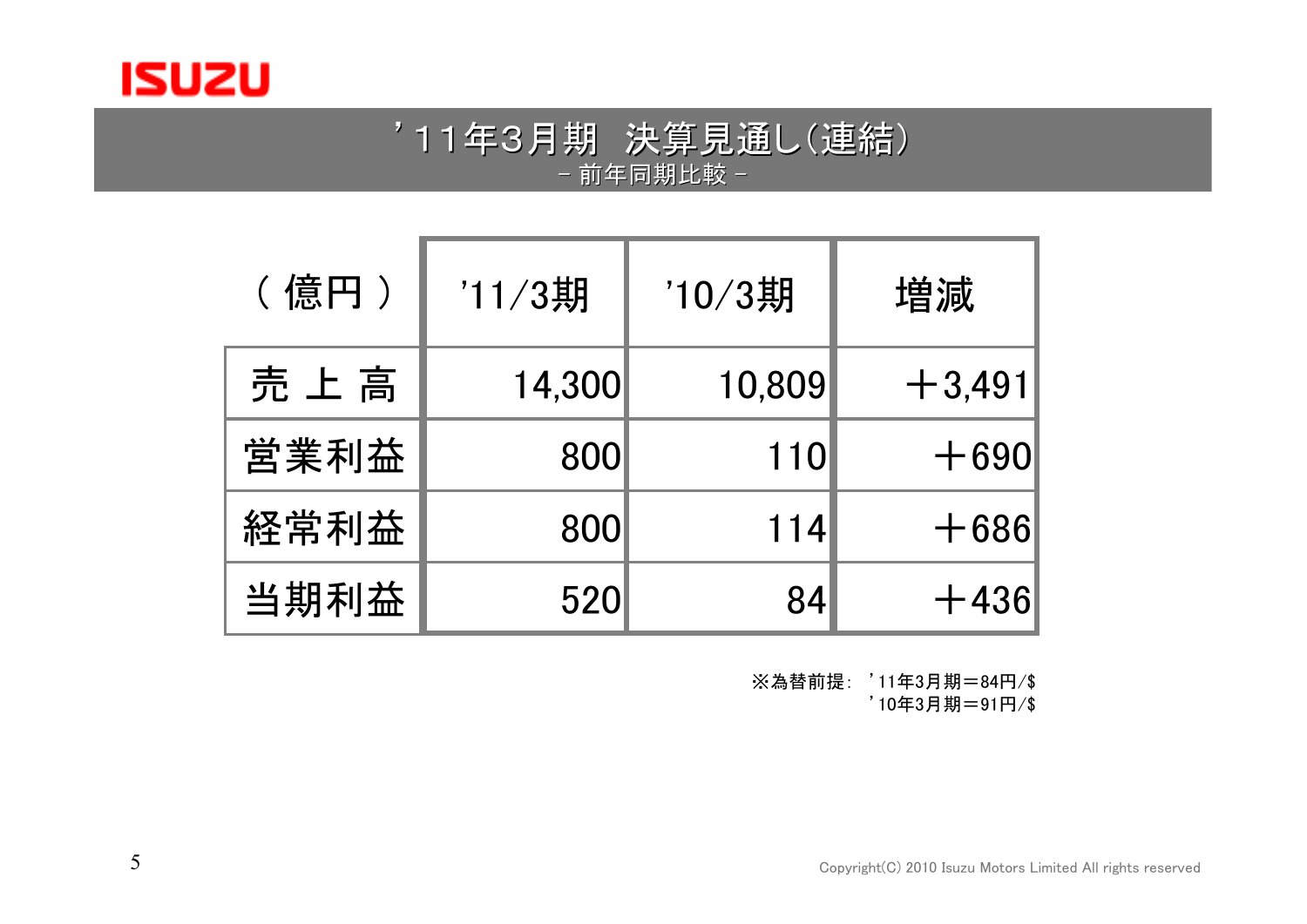

### 取締役常務執行役員企画・財務部門統括 Director of the Board, and Senior Executive Officer, Corporate Planning and Financial

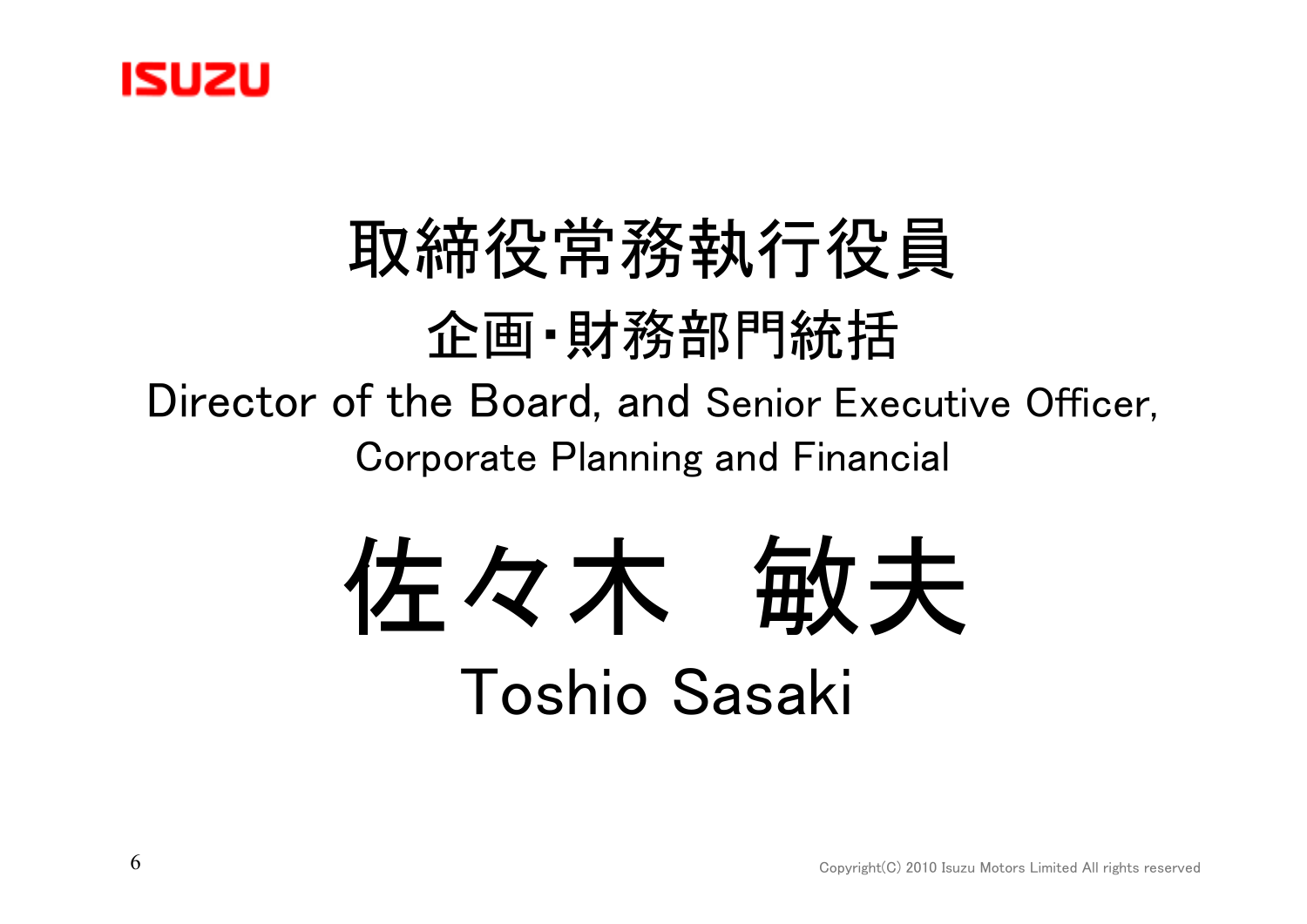

## Ⅱ-1. 事業状況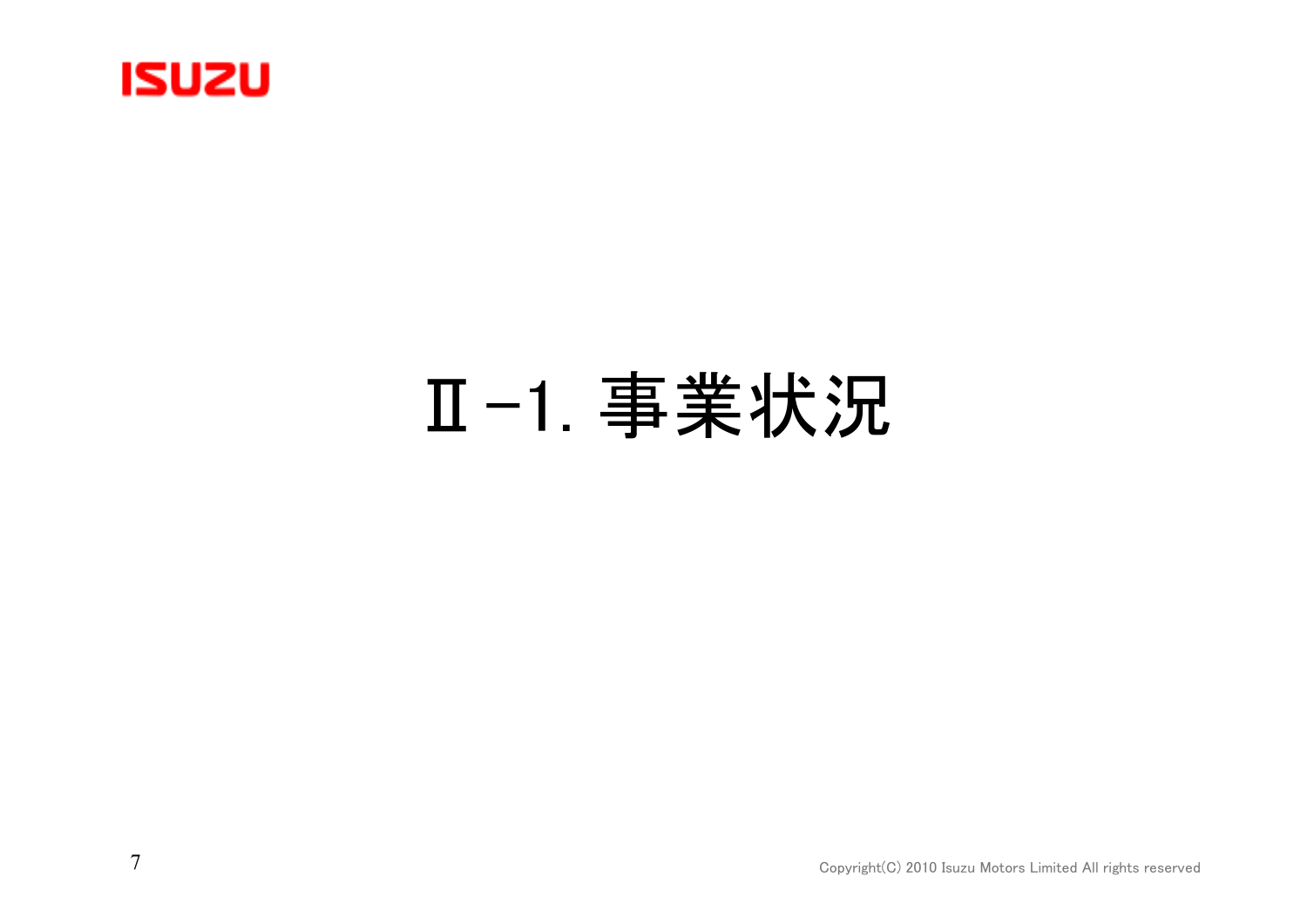

CV 地域別出荷推移- 完成車およびKDセット他:千台 <mark>-</mark>

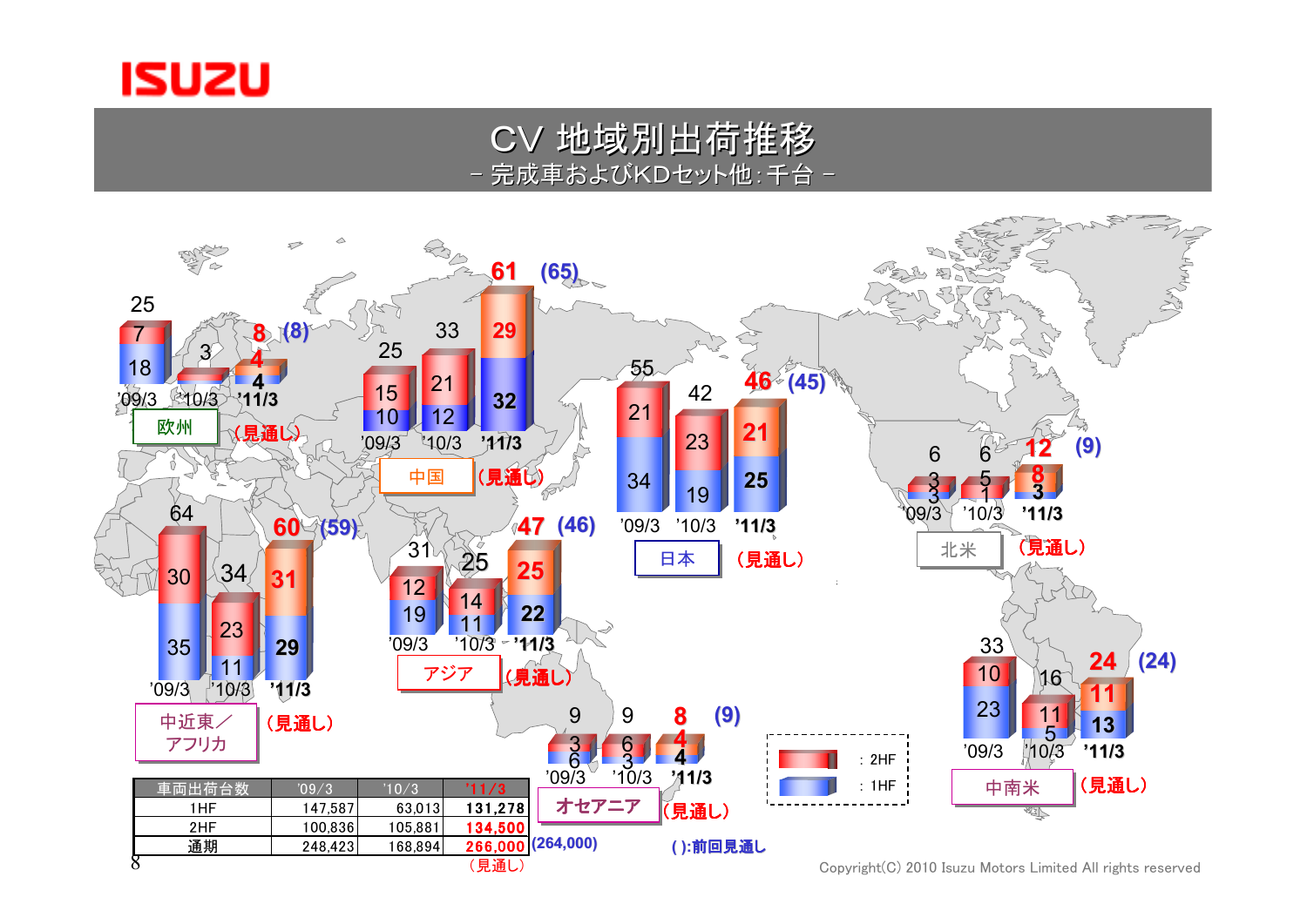

#### LCV 地域別出荷推移- 完成車およびKDセット他:千台 -

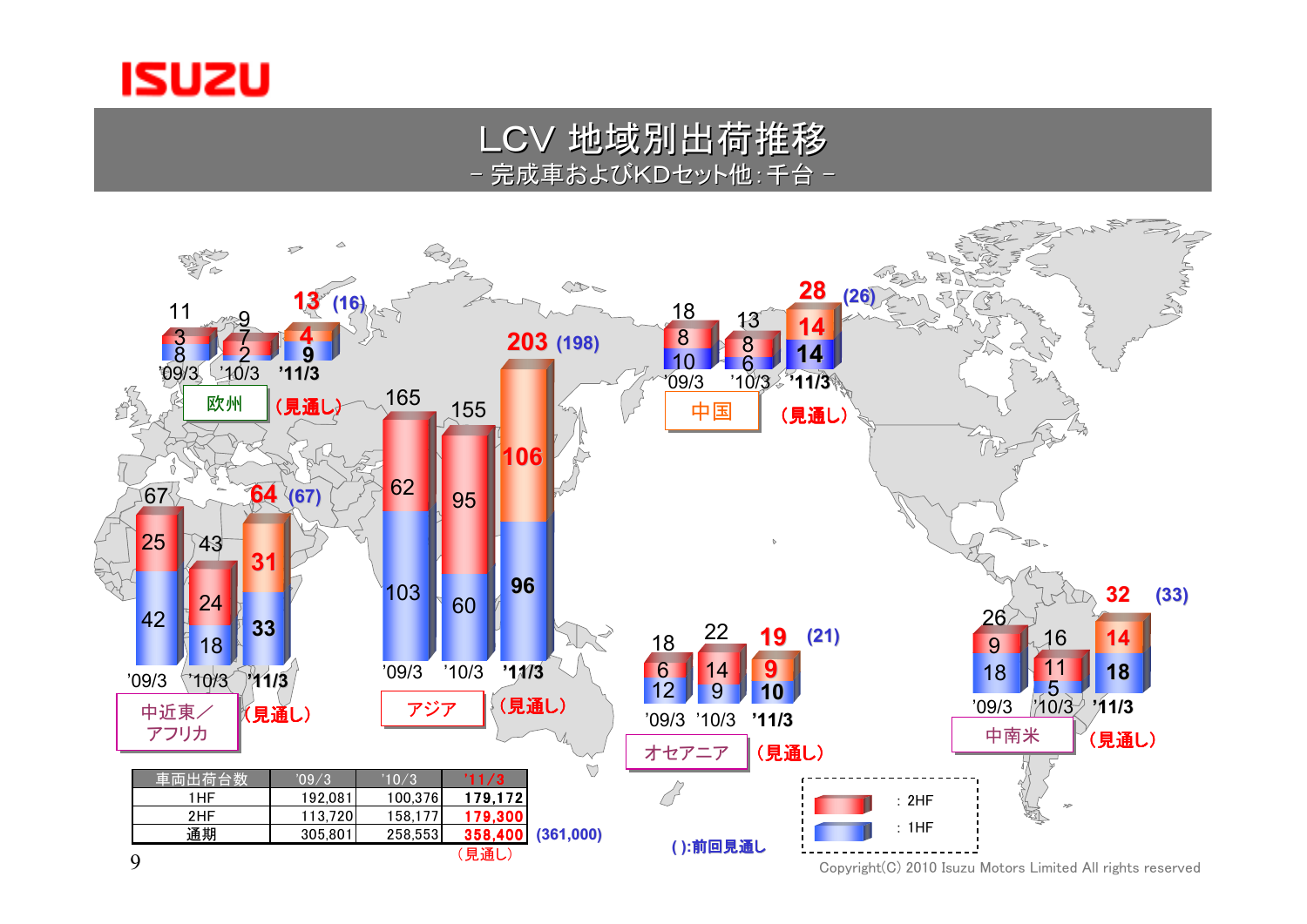



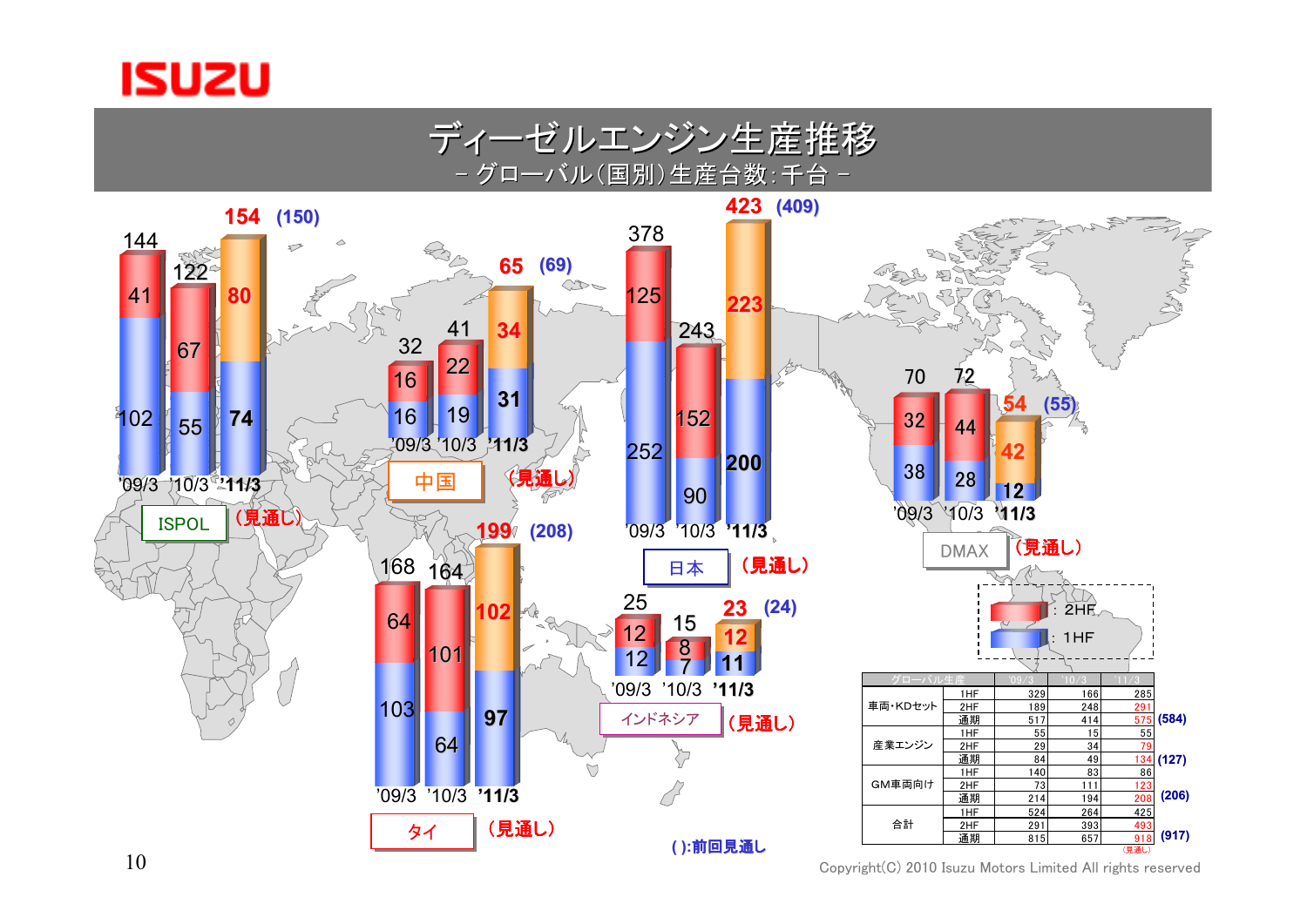

#### 産業用エンジン出荷推移- 出荷台数:千台 -

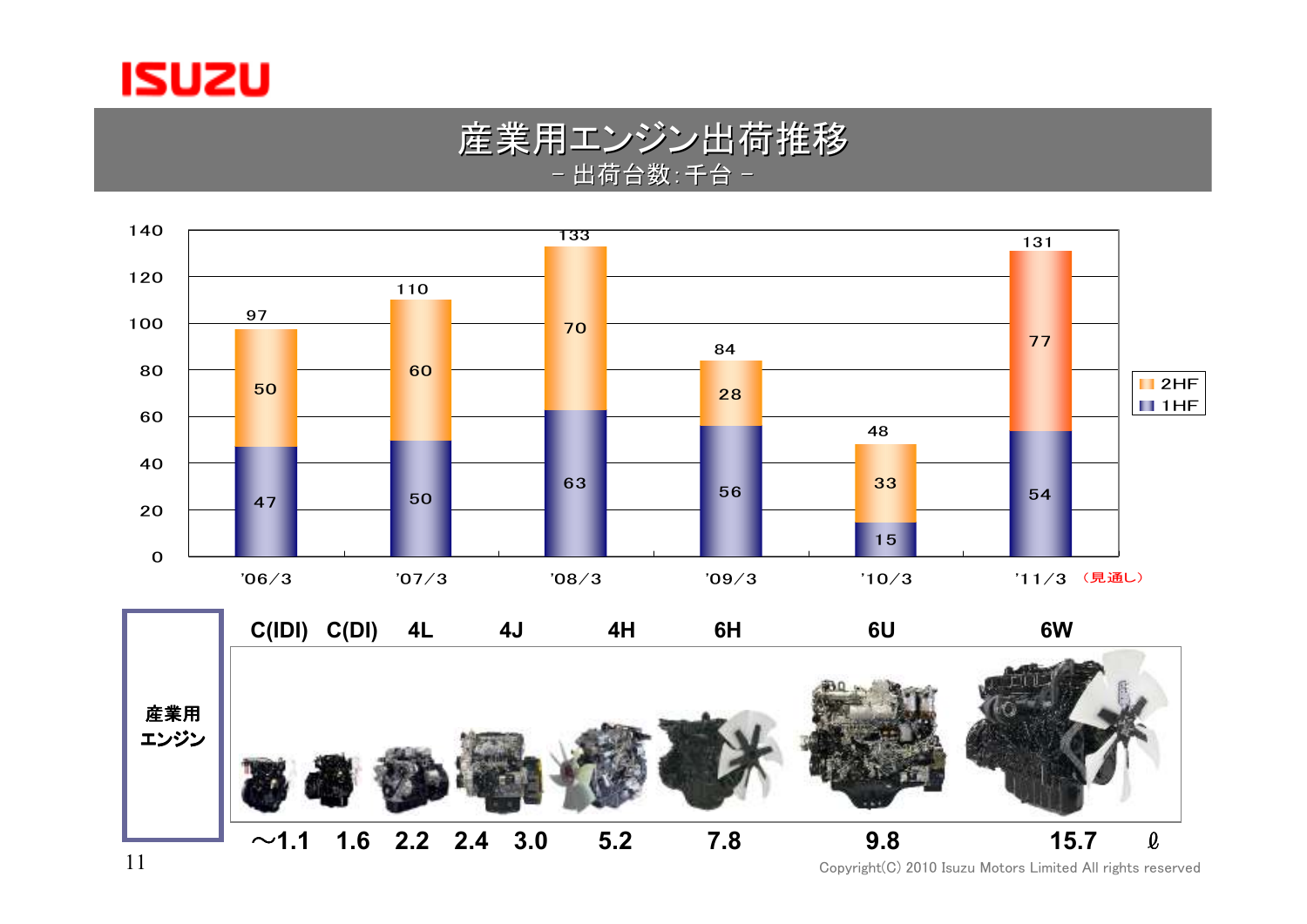





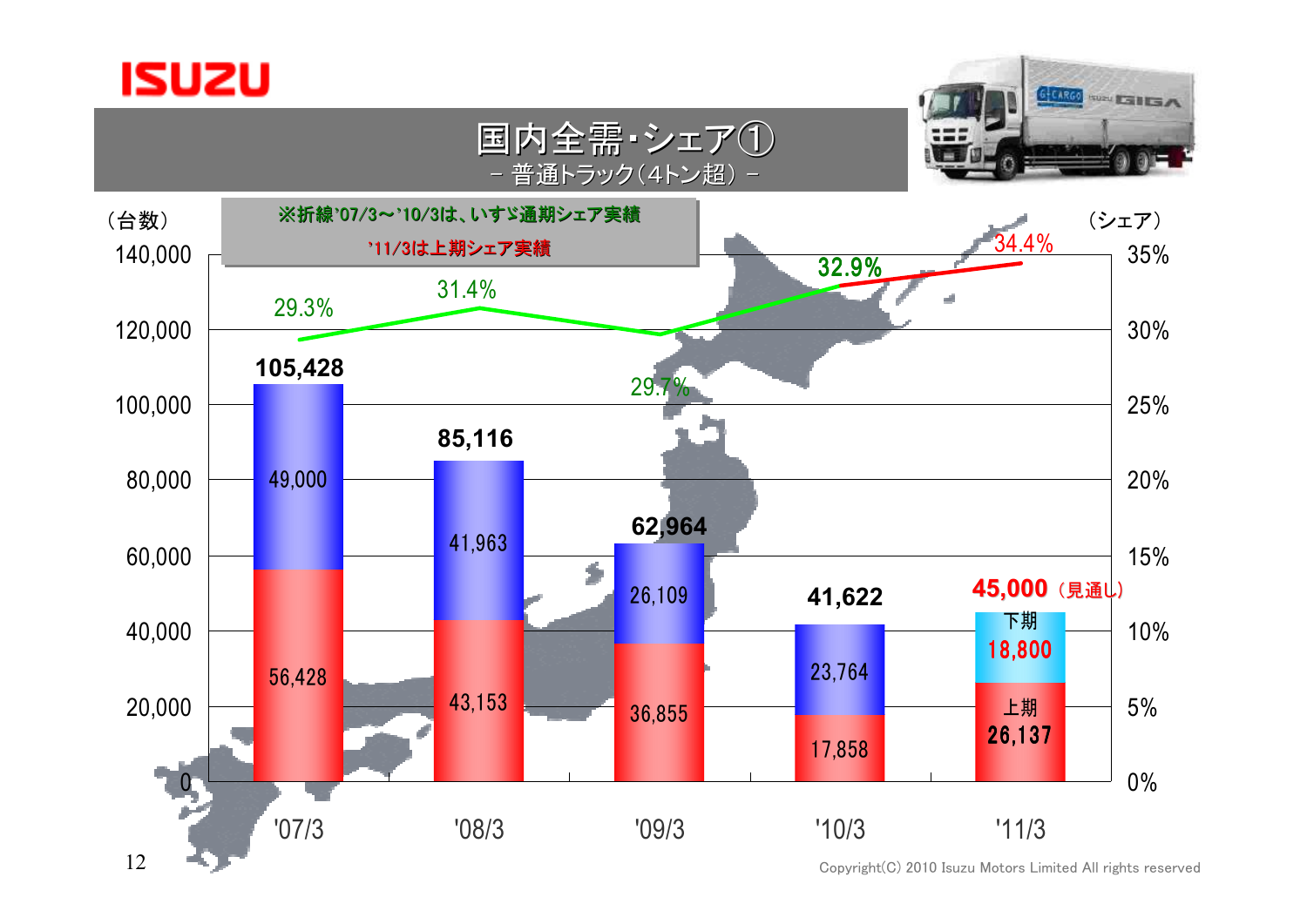

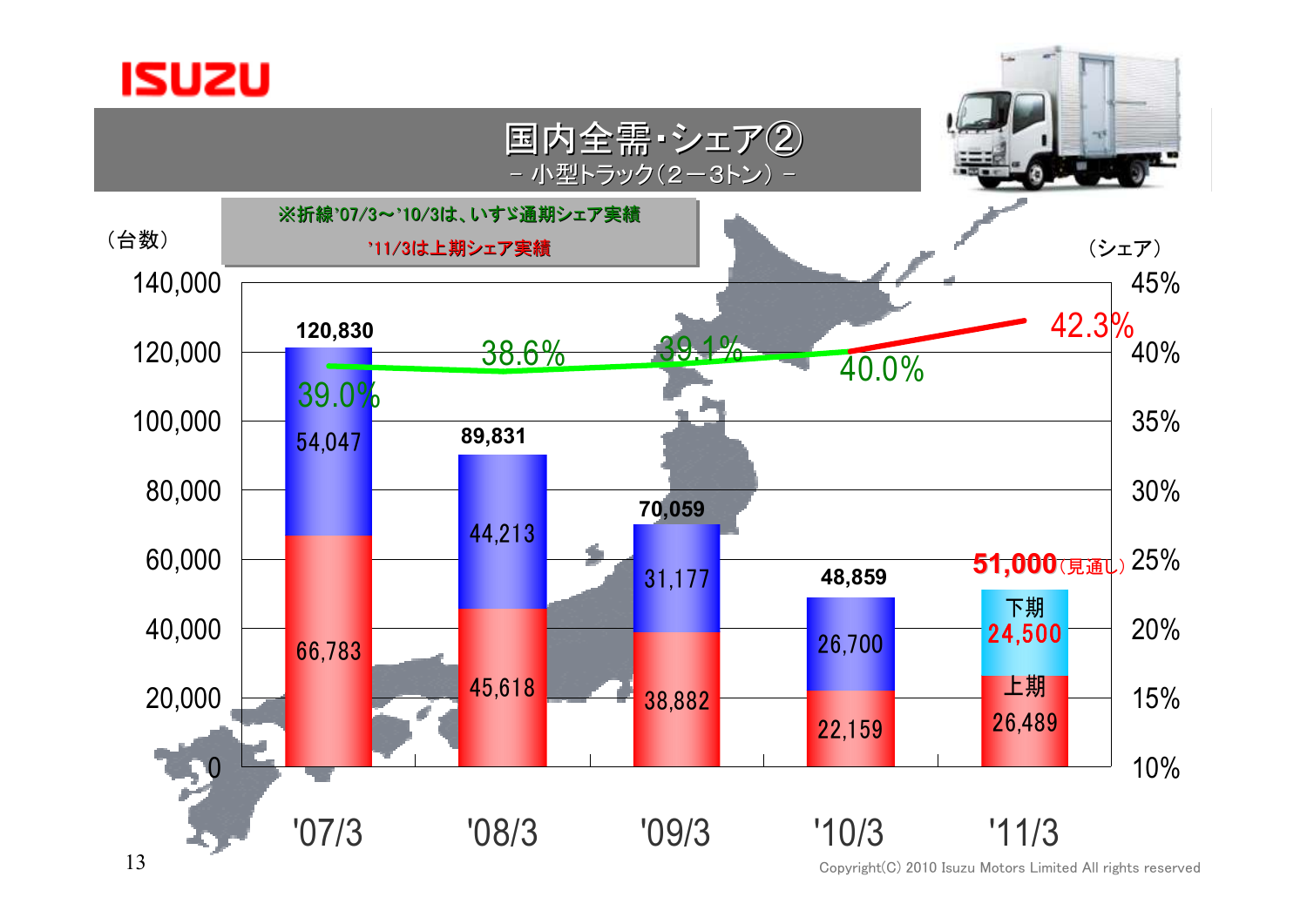

(千台)

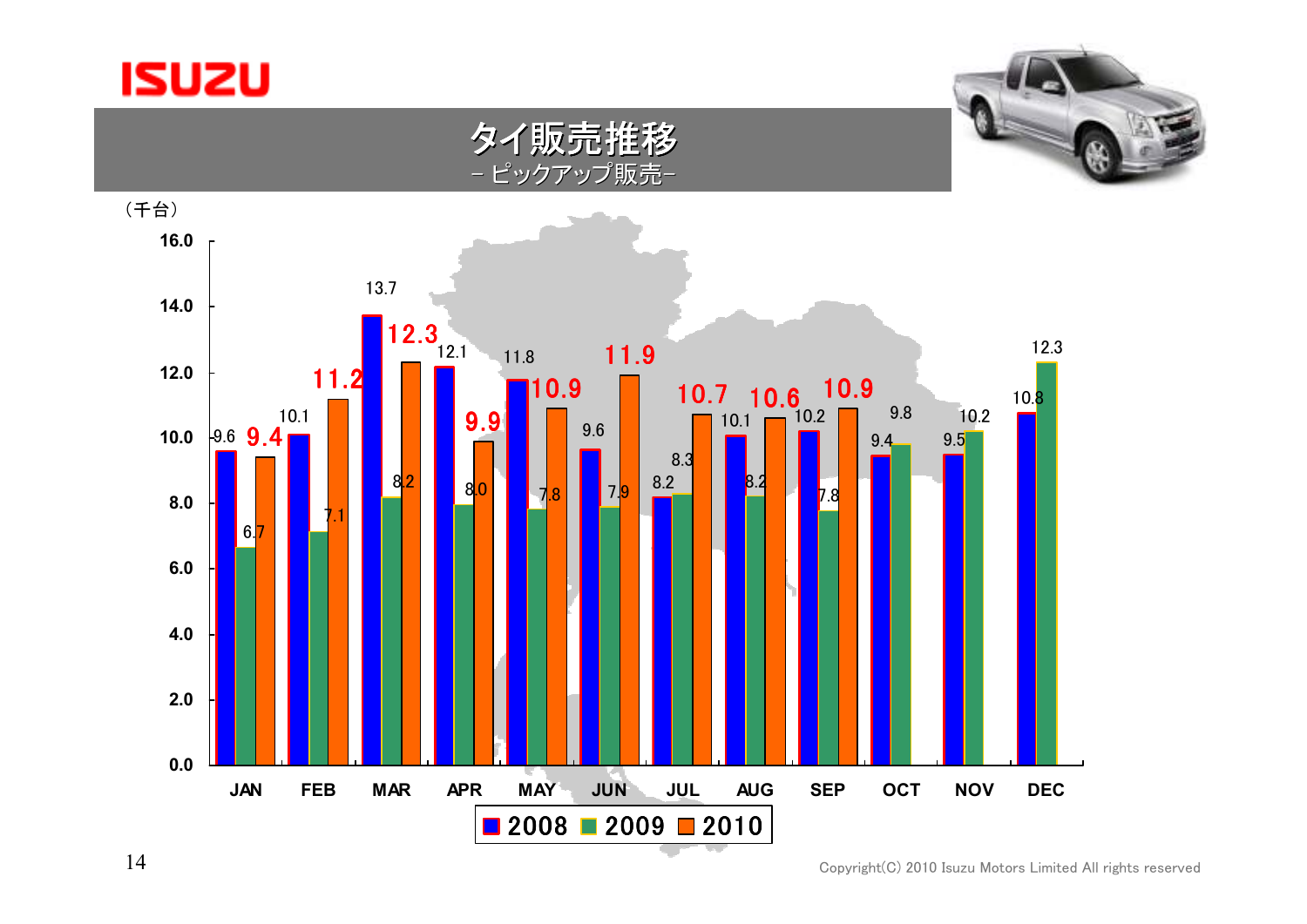





タイ・ピックアップ出荷台数推移

 $\mathsf{C}^\mathsf{D}{}$  . The copyright constant  $\mathsf{C}^\mathsf{D}{}$  copyright (C) 2010 Isuzu Motors Limited All rights reserved

(見通し)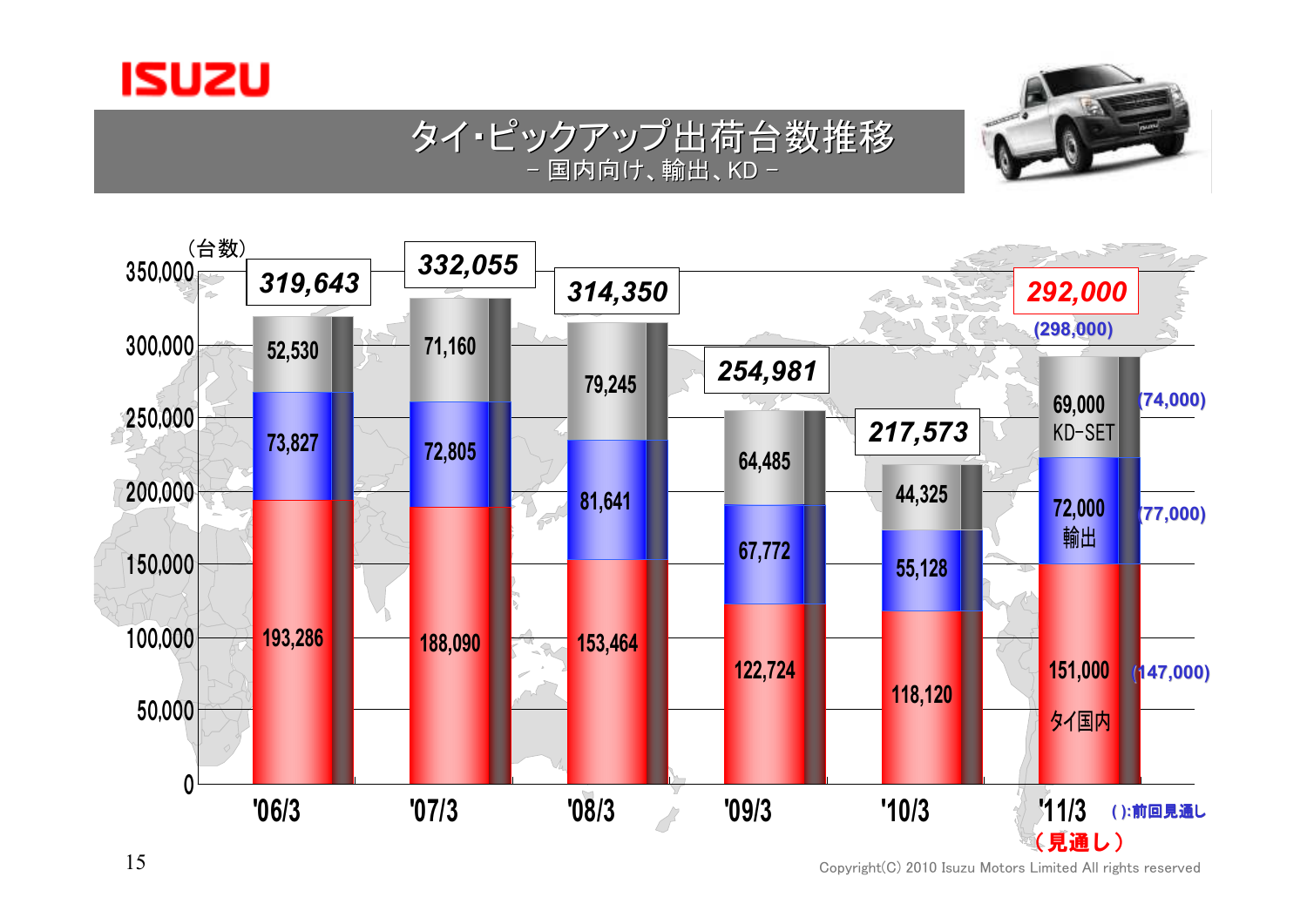

## Ⅱ-2. 2011年3月期 第2四半期累計実績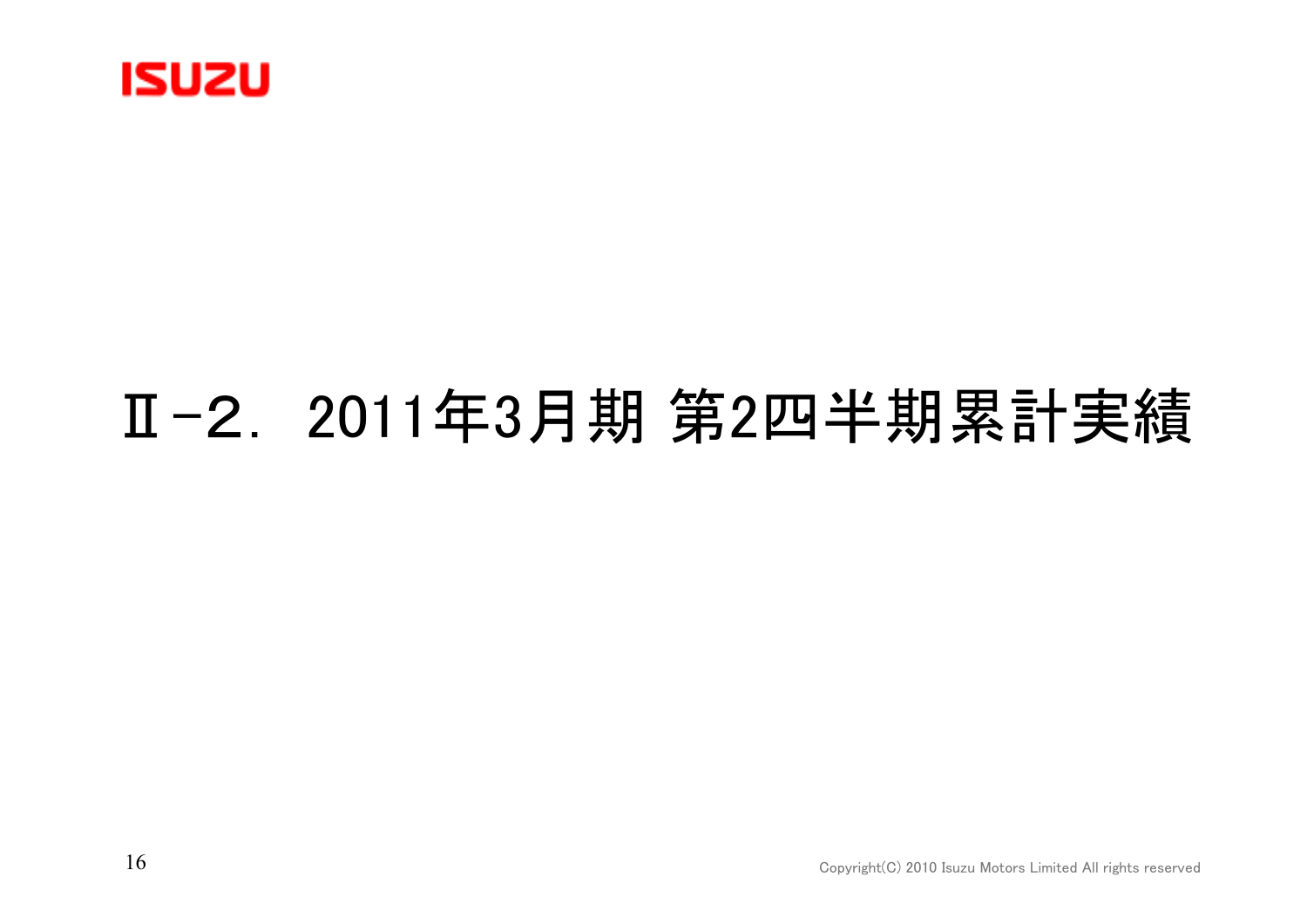

#### '11年3月期 第2四半期累計実績(連結)<br>- 前年同期比較 -前年同期比較 -

| (億円) | '11/3上期 | '10/3上期         | 増減       |
|------|---------|-----------------|----------|
| 売上高  | 7,249   | 4,428           | $+2,821$ |
| 営業利益 | 468     | $\triangle$ 200 | $+668$   |
| 経常利益 | 477     | <b>A</b> 236    | $+713$   |
| 当期利益 | 292     | $\triangle$ 278 | $+570$   |

※為替実績: '11/3-上期= 89円/\$ '10/3-上期= 96円/\$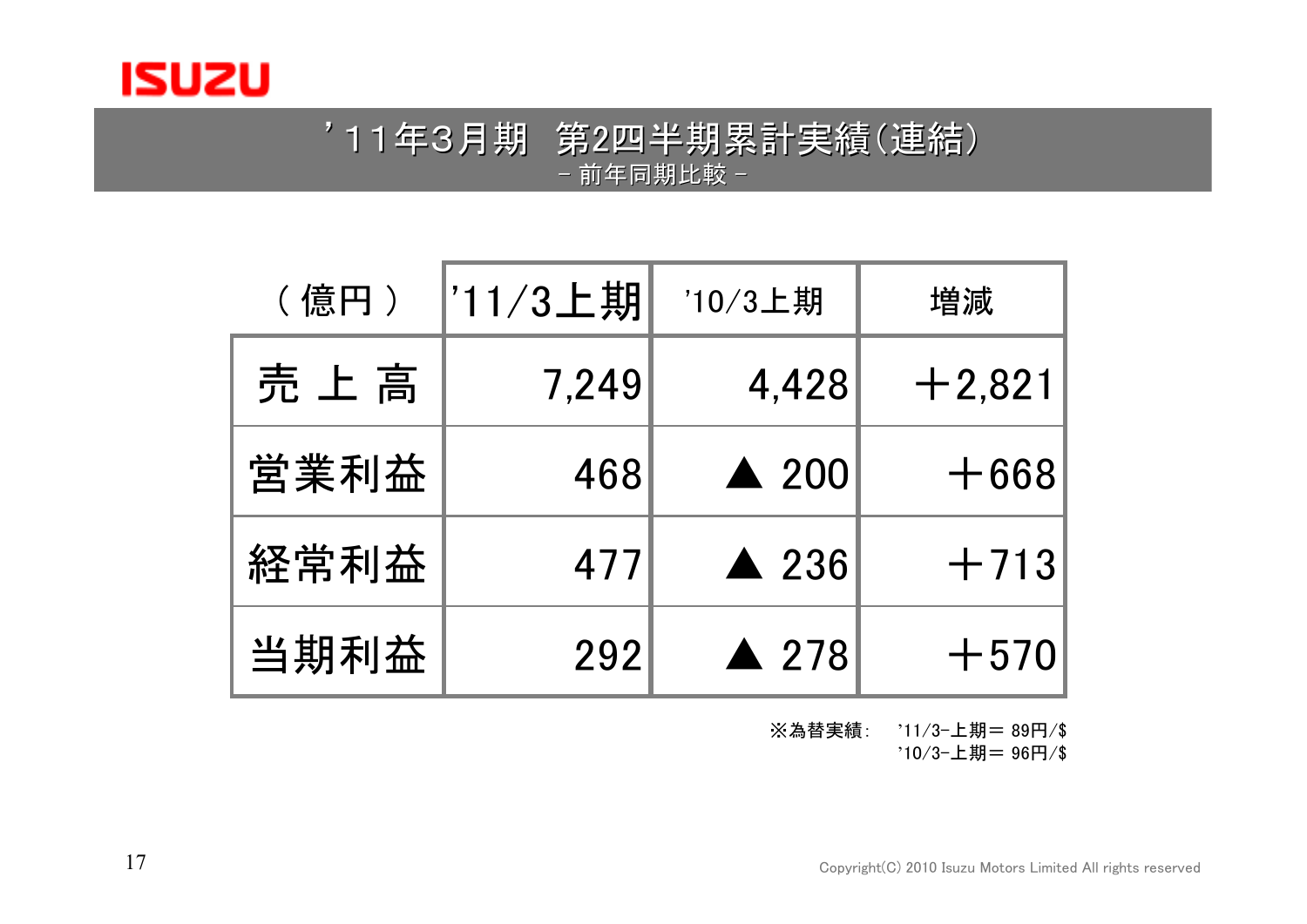

#### '11年3月期 第2四半期累計 連結営業利益実績 増減分析 - 対前年同期比較(億円) -

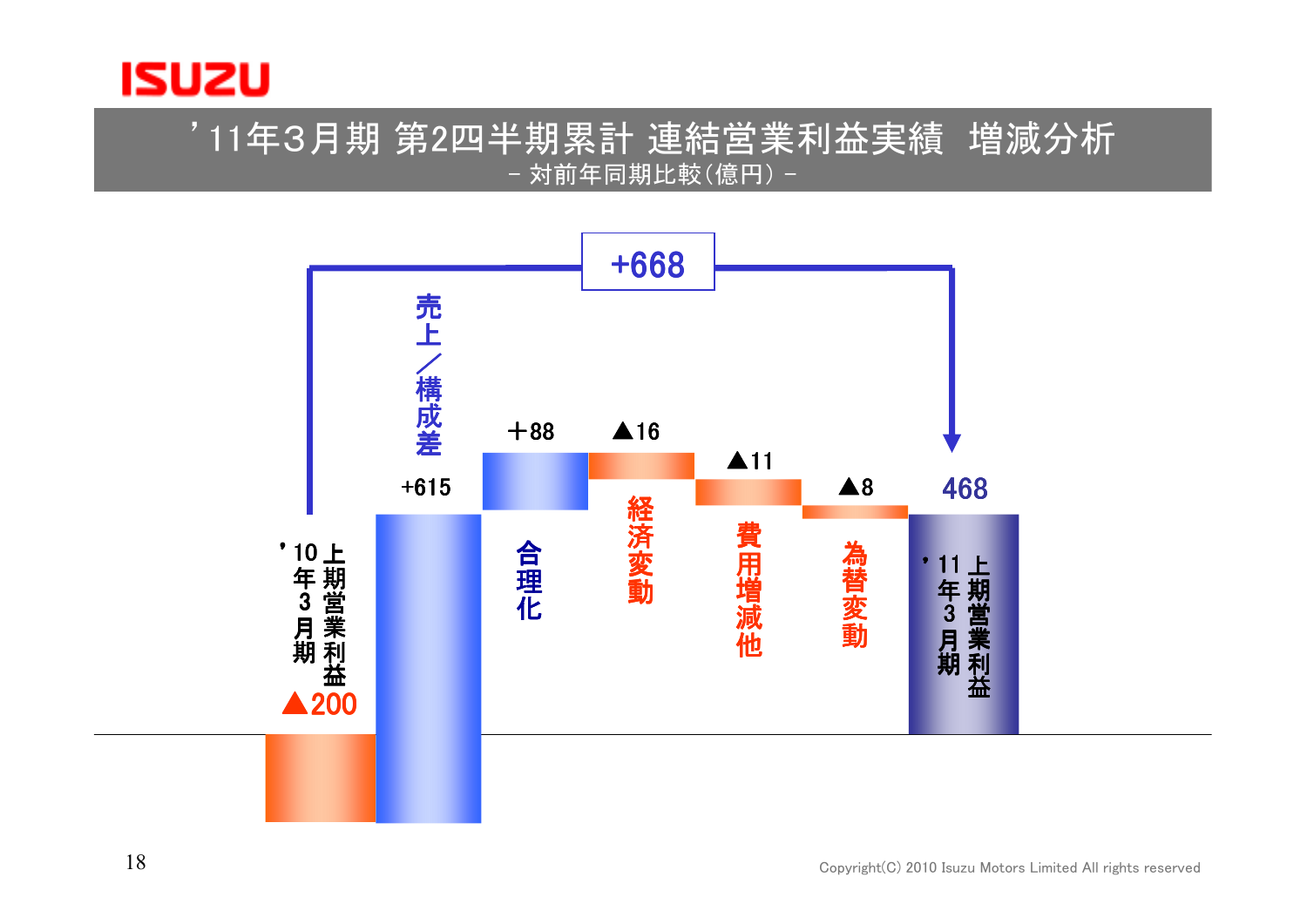

'11年3月期 第2四半期累計実績(連結)<br>- <sup>経常/当期 利益分析 -</sup> 経常/当期 利益分析 -

| 〔億円〕 | '11/3上期 | '10/3上期              | 増減       |
|------|---------|----------------------|----------|
| 売上高  | 7,249   | 4,428                | $+2,821$ |
| 営業利益 | 468     | $\triangle$ 200      | $+668$   |
| 経常利益 | 477     | $\triangle$ 236      | $+713$   |
| 当期利益 | 292     | $\blacktriangle$ 278 | $+570$   |
|      |         |                      |          |

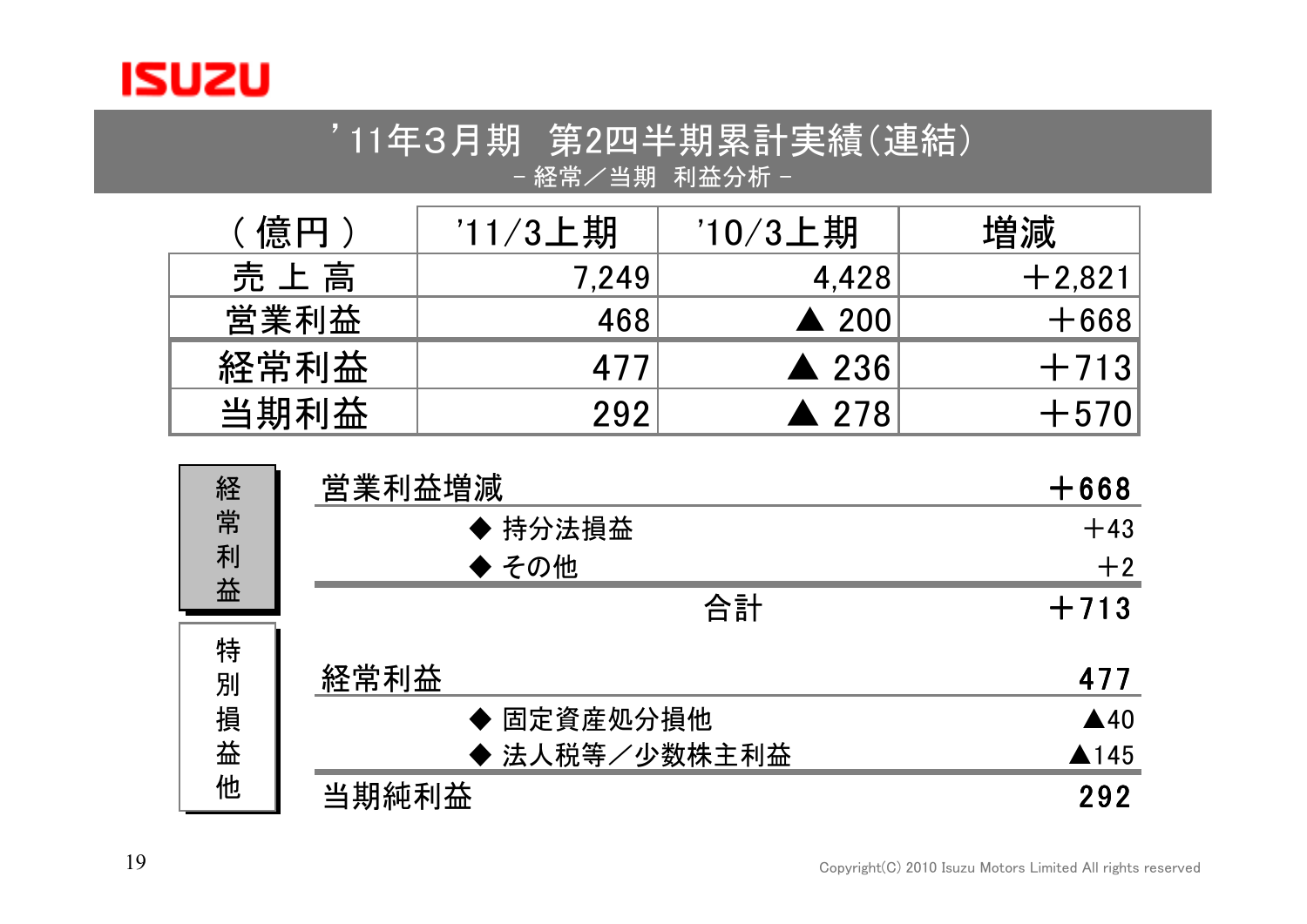

# Ⅱ-3. 2011年3月期 通期見通し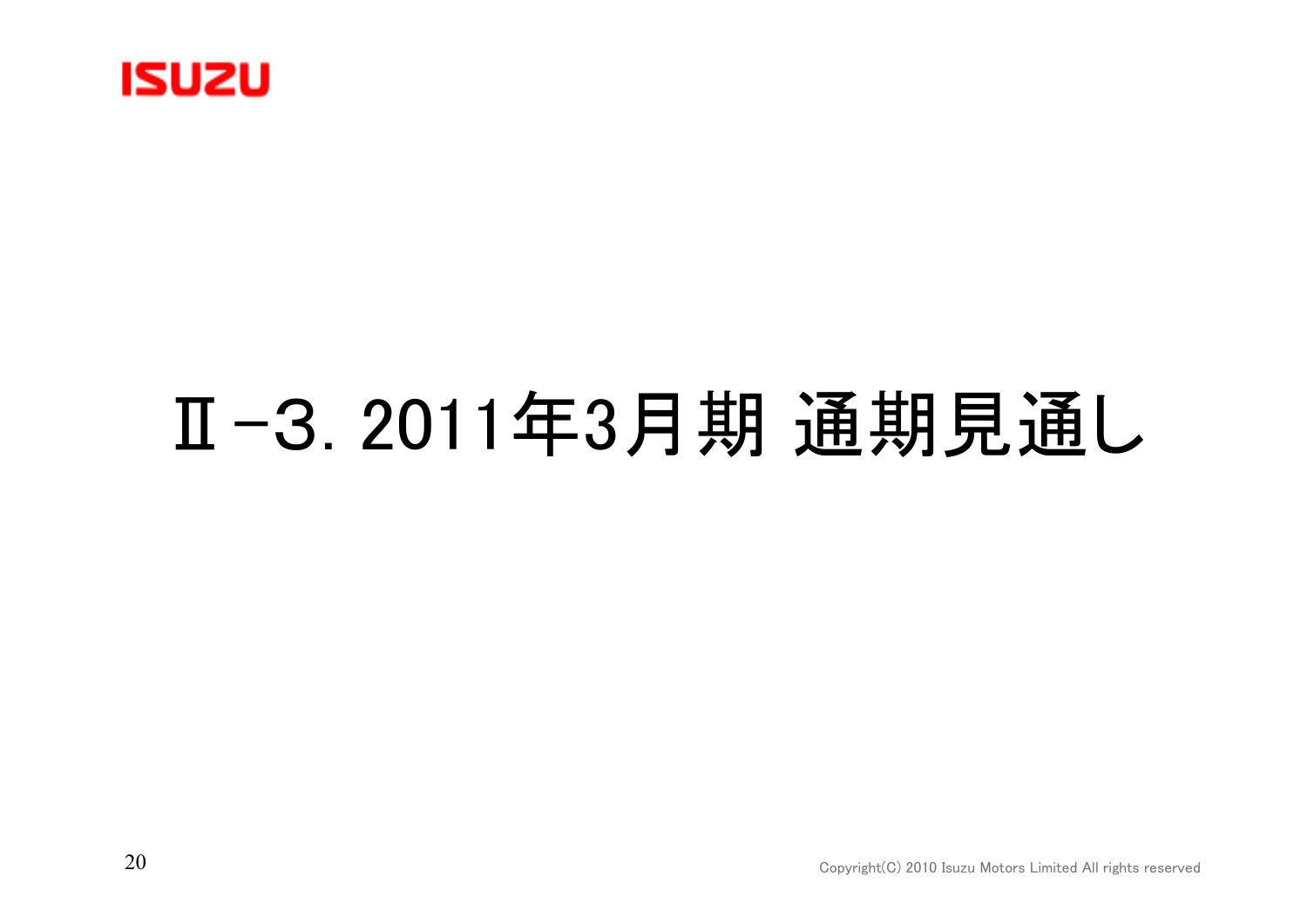

#### '11年3月期 決算見通し(連結)<br>- 前年同期比較 -- 前年同期比較 -

| (億円) | '11/3期 | '10/3期 | 増減       | 前回見通し<br>(8/4)からの<br>増減           |
|------|--------|--------|----------|-----------------------------------|
| 売上高  | 14,300 | 10,809 | $+3,491$ | $\triangle$ 200                   |
| 営業利益 | 800    | 110    | $+690$   | $+150$                            |
| 経常利益 | 800    | 114    | $+686$   | $+150$                            |
| 当期利益 | 520    | 84     | $+436$   | $+120$                            |
|      |        |        | ※為替前提:   | 711年3月期=84円/\$<br>'10在?日期三91円 /\$ |

'10年3月期=91円/\$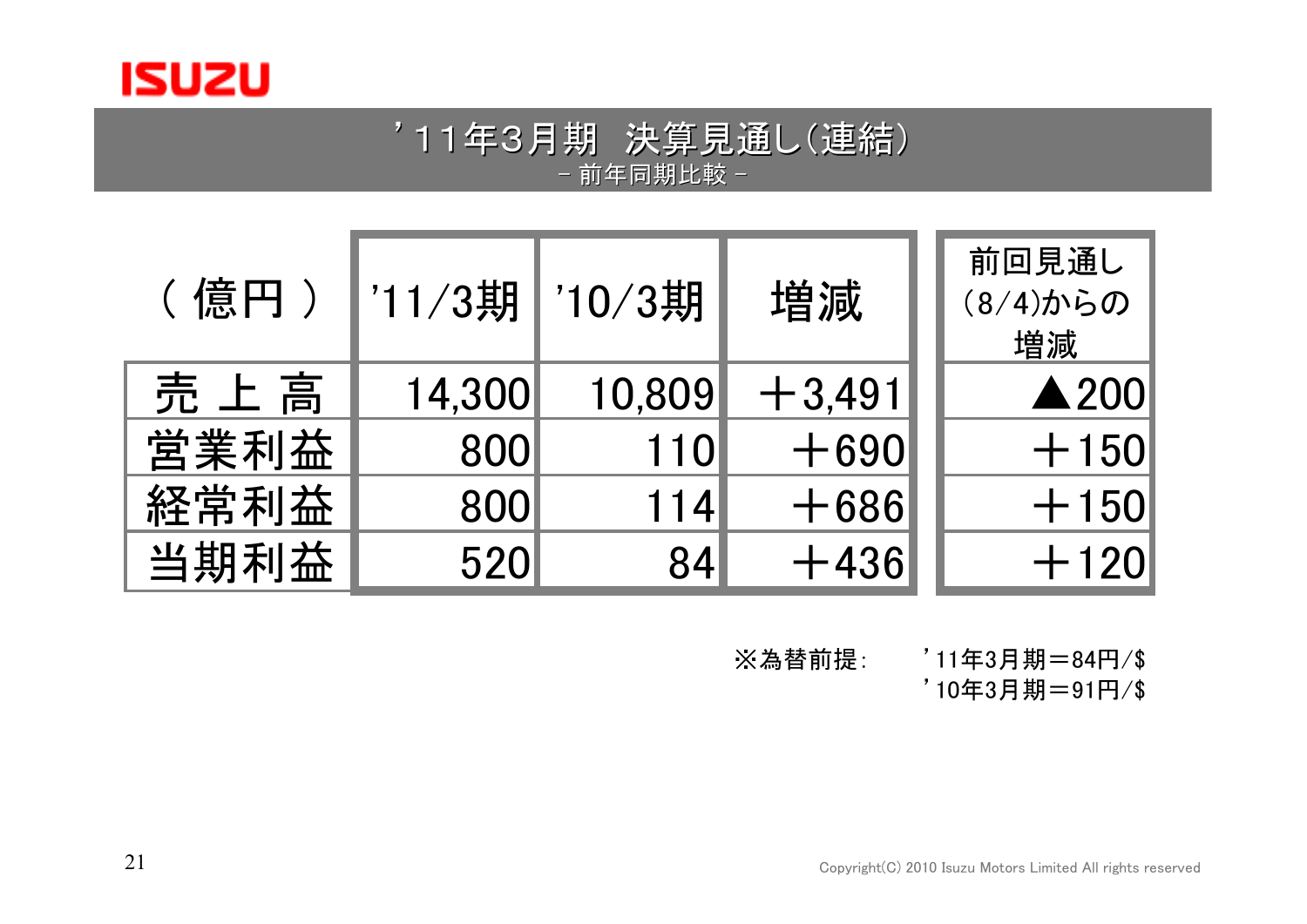

#### '11年3月期 連結営業利益見通し 増減分析 -対前年同期比較(億円) -

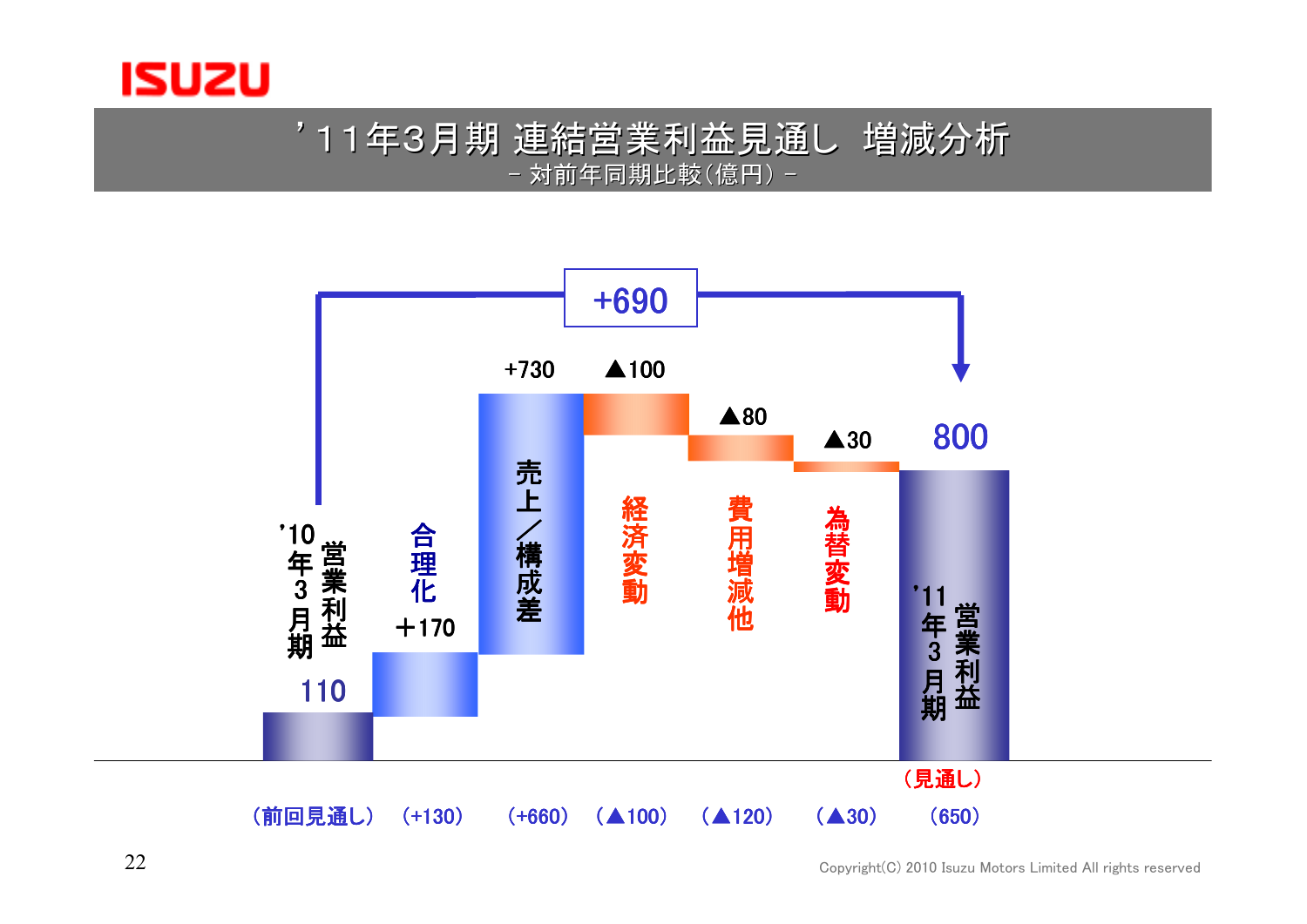

#### '11年3月期 決算見通し(連結)<br>- 経常/当期 利益分析 -- 経常/当期 利益分析 -<br>-

|                  | (億円)        | '11/3期        | '10/3期 | 増減       |  |
|------------------|-------------|---------------|--------|----------|--|
|                  | 売上高         | 14,300        | 10,809 | $+3,491$ |  |
|                  | 営業利益        | 800           | 110    | $+690$   |  |
|                  | 経常利益        | 800           | 114    | $+686$   |  |
|                  | 当期利益        | 520           | 84     | $+436$   |  |
| 経<br>常<br>利<br>益 | 営業利益増減      | $+690$        |        |          |  |
|                  |             | ♦ 持分法損益       |        |          |  |
|                  |             | 為替差損益他        |        |          |  |
|                  |             | 合計            |        |          |  |
| 特                |             |               |        | 800      |  |
|                  |             | 経常利益          |        |          |  |
| 別<br>損           |             | 固定資産処分損等      |        |          |  |
|                  |             | ◆ 法人税等/少数株主利益 |        |          |  |
| 益                | <b>当期利益</b> |               |        | につい      |  |

当期利益<u>益</u> 520

23

他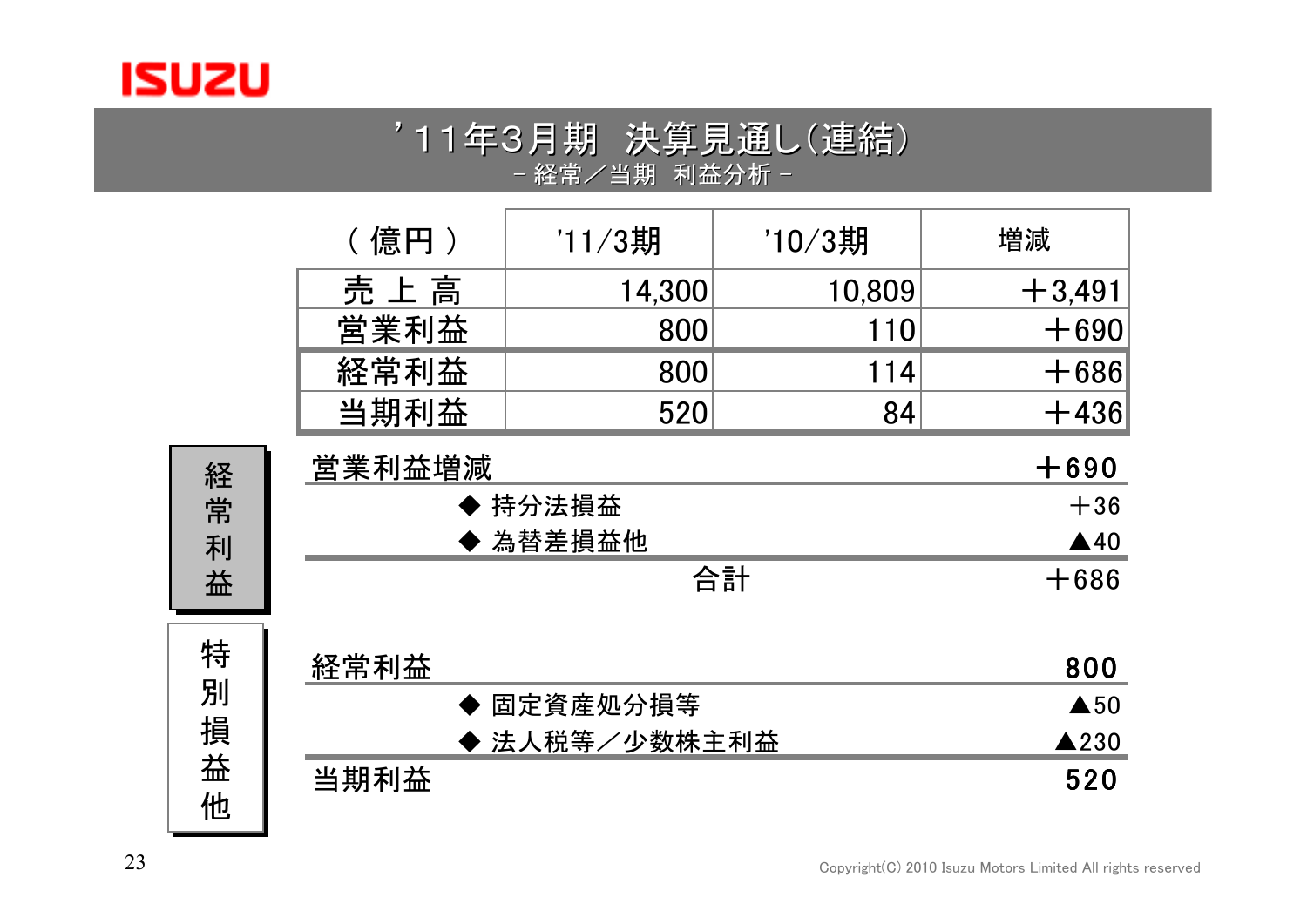## 「運ぶ」を支え、環境と未来をひらく ISUZU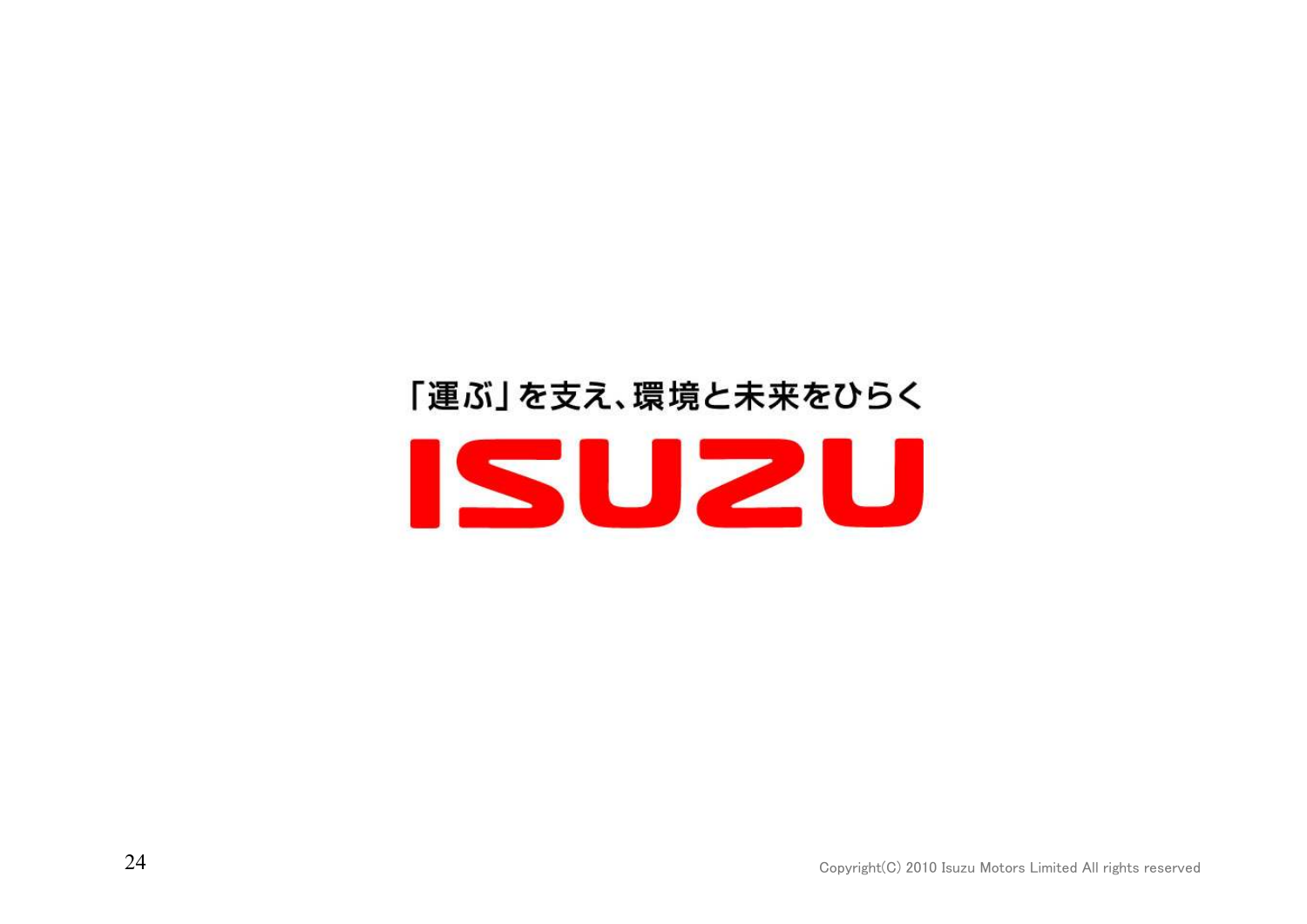

## 【付表】

# 主要事業指標 半期推移等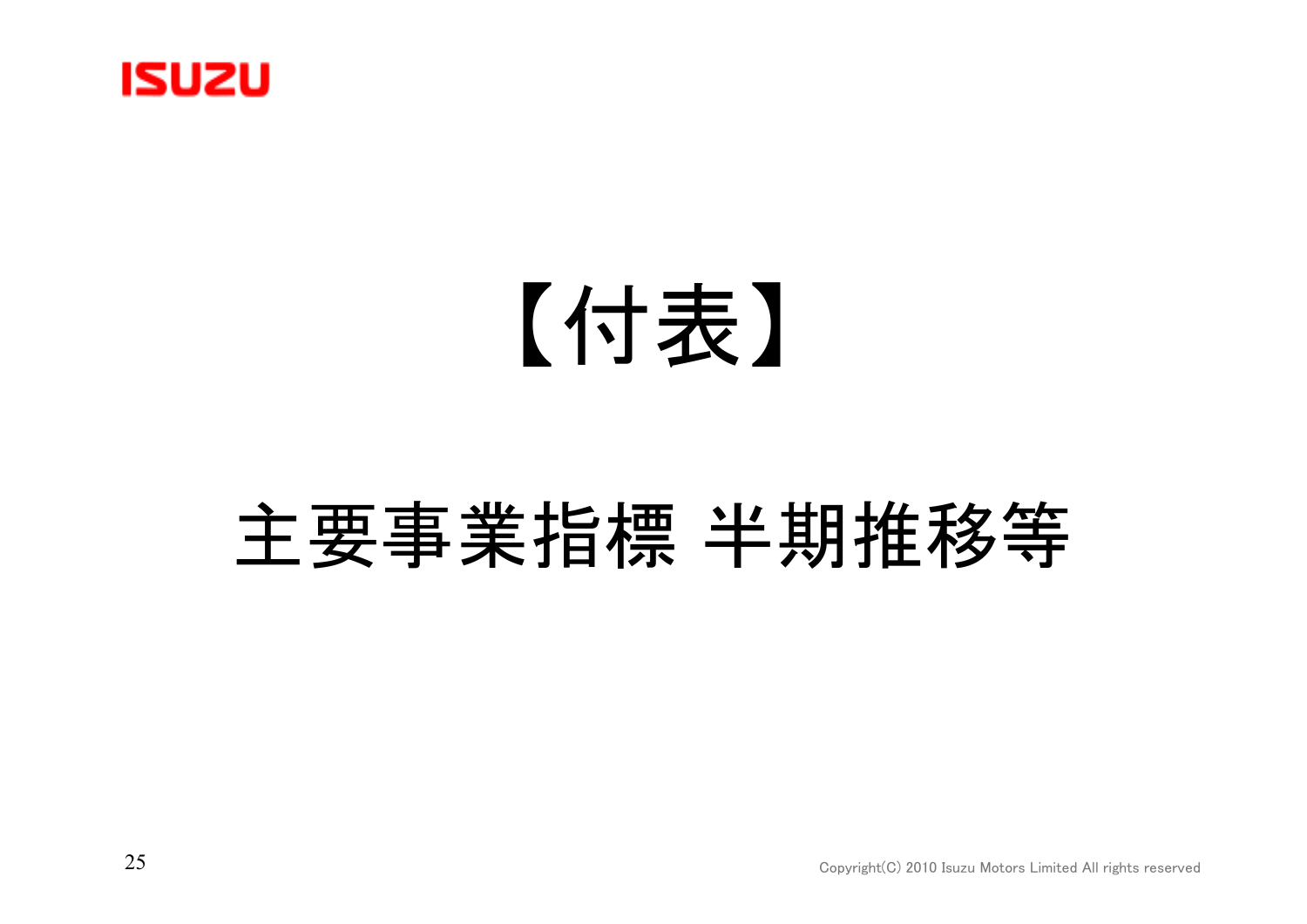

#### 設備投資・減価償却費計画(連結)

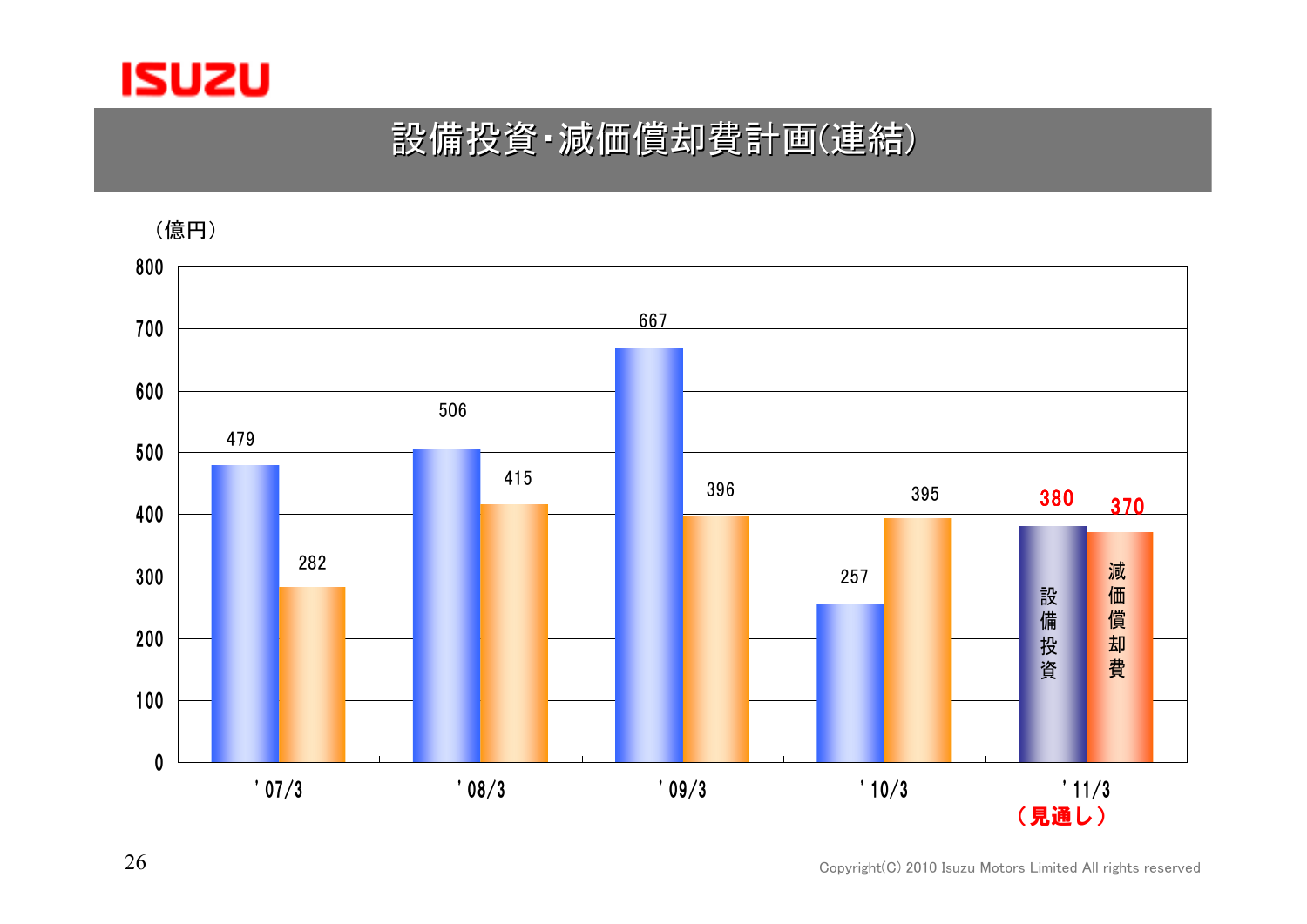

#### 有利子負債・自己資本推移(連結)※ 自己資本=(純資産一少持分)<br>-

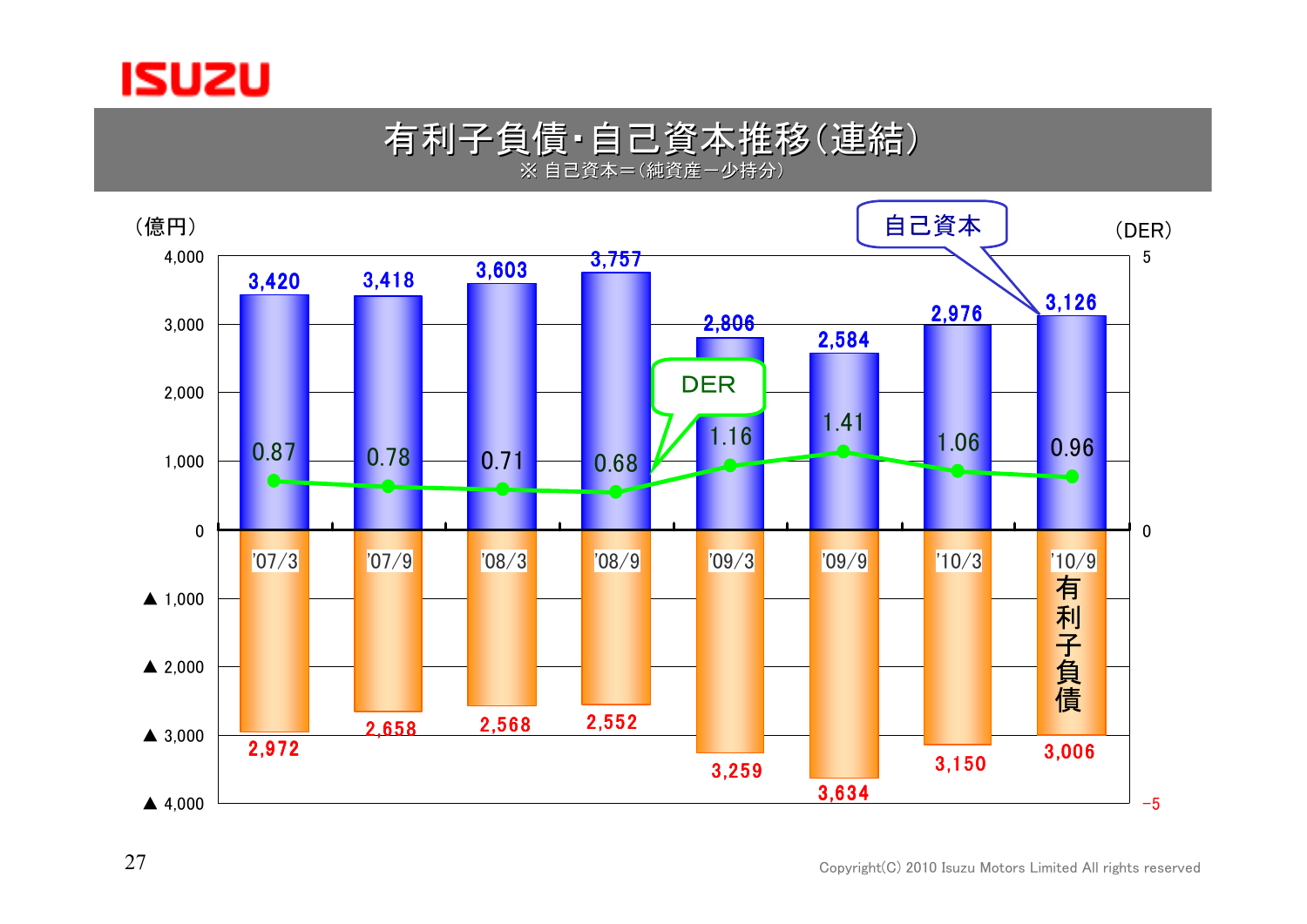

#### 事業別連結売上高 半期推移<br>/、CV、PT&Compo.、その他(KDセット、部品 - LCV、CV、PT&Compo.、その他(KDセット、部品等) -



Copyright(C) 2010 Isuzu Motors Limited All rights reserved

28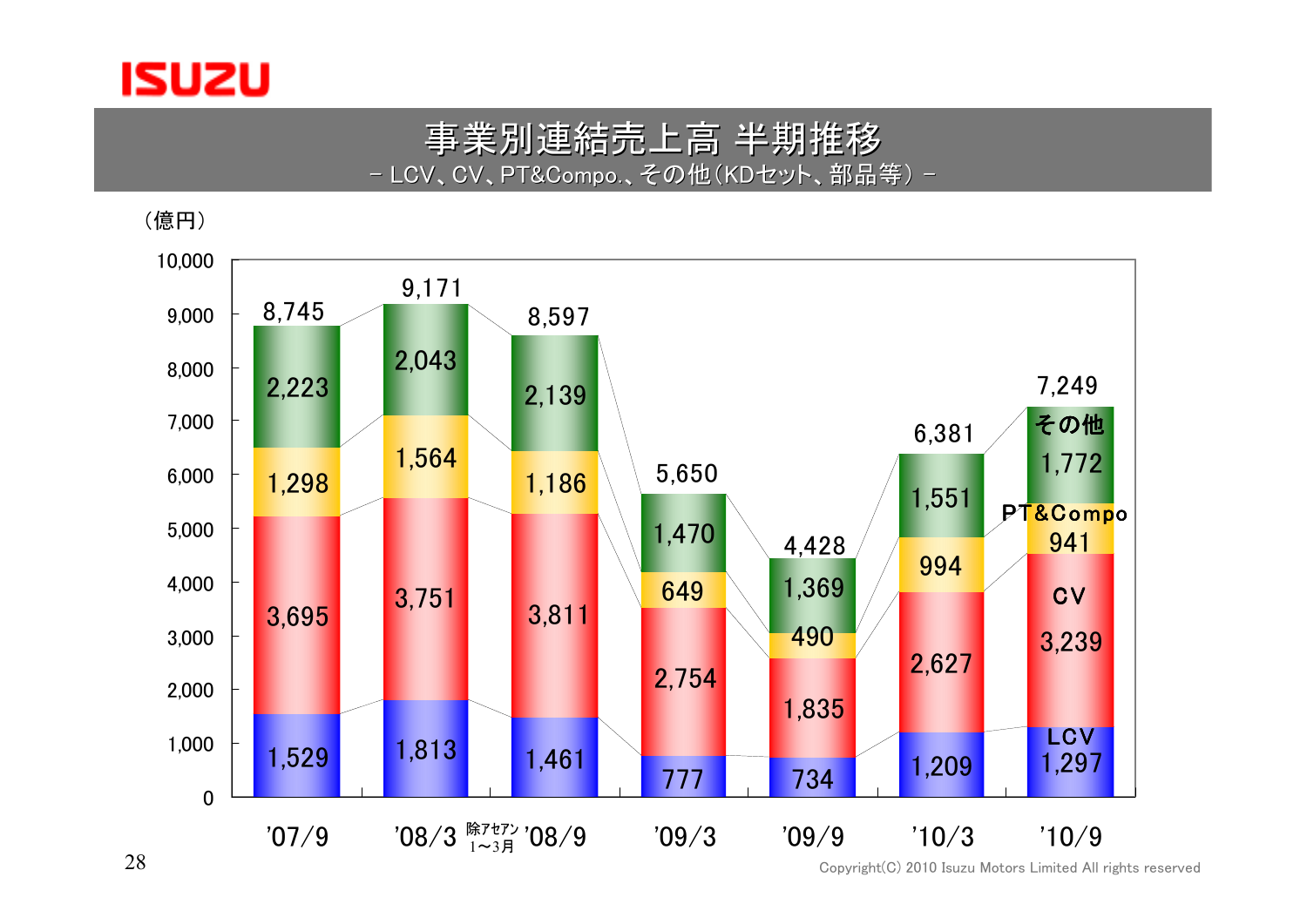



(億円)



Copyright(C) 2010 Isuzu Motors Limited All rights reserved

29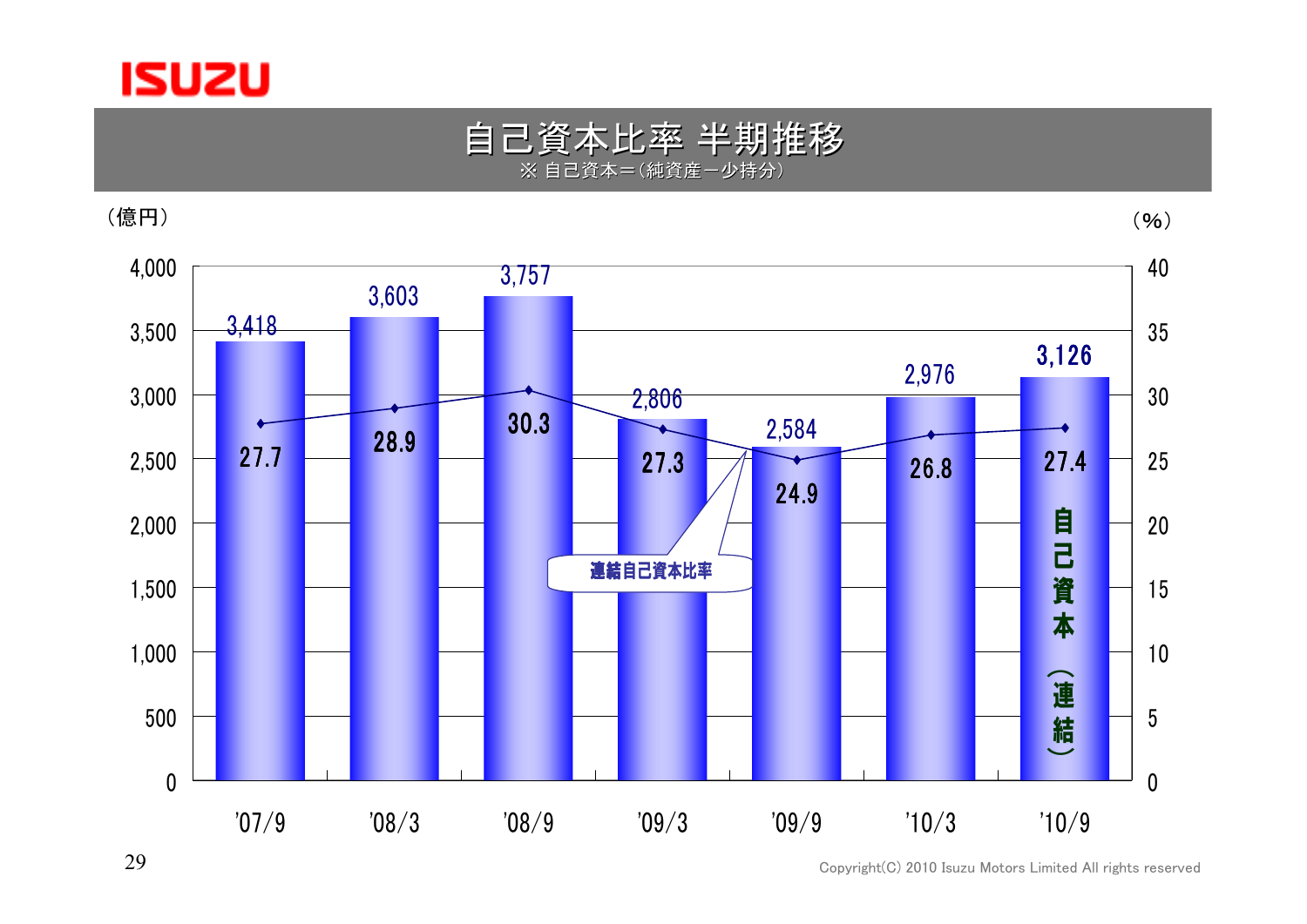



(億円)

(月数)

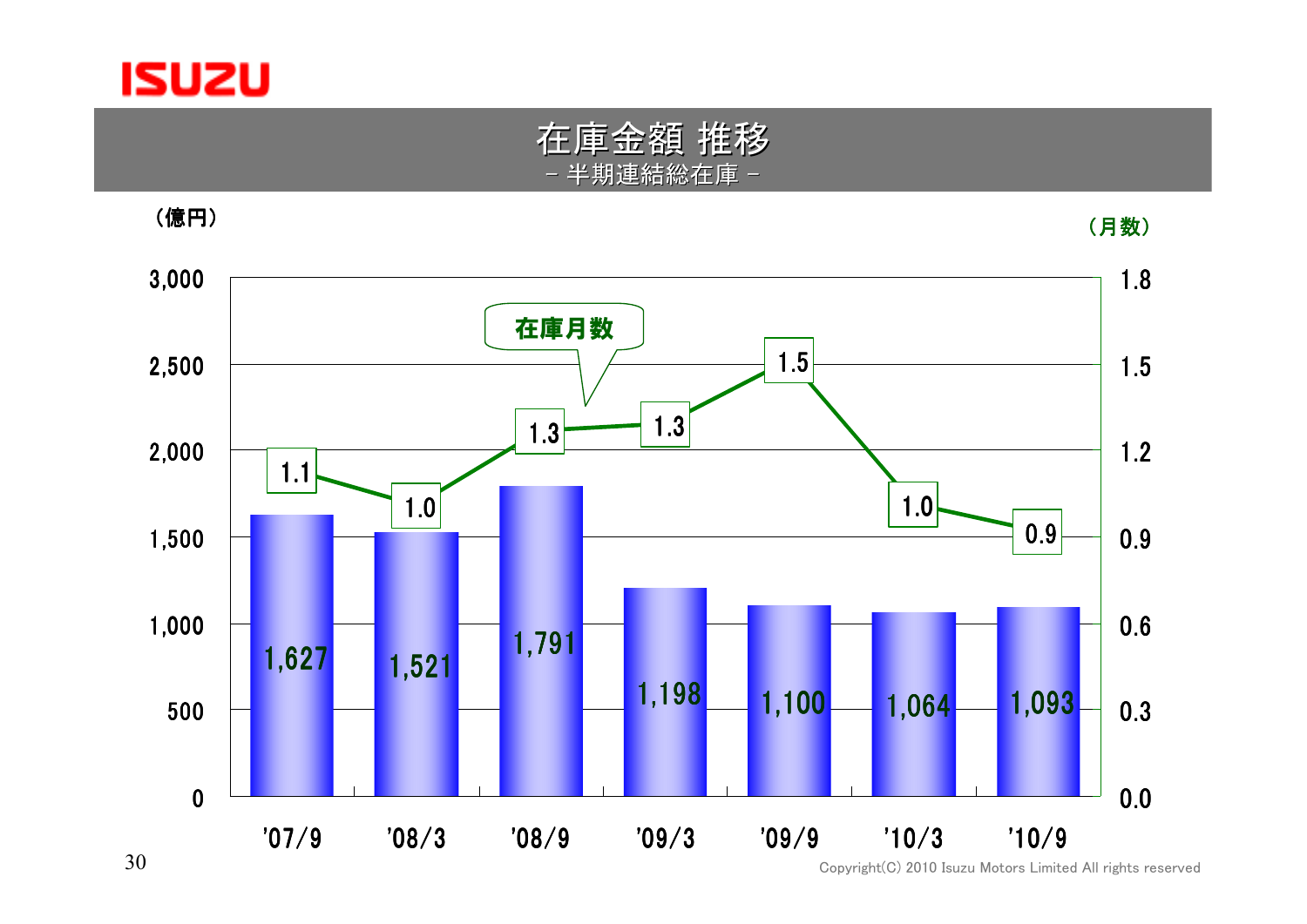

#### 設備投資・減価償却費推移半期毎(連結)

(億円)



31